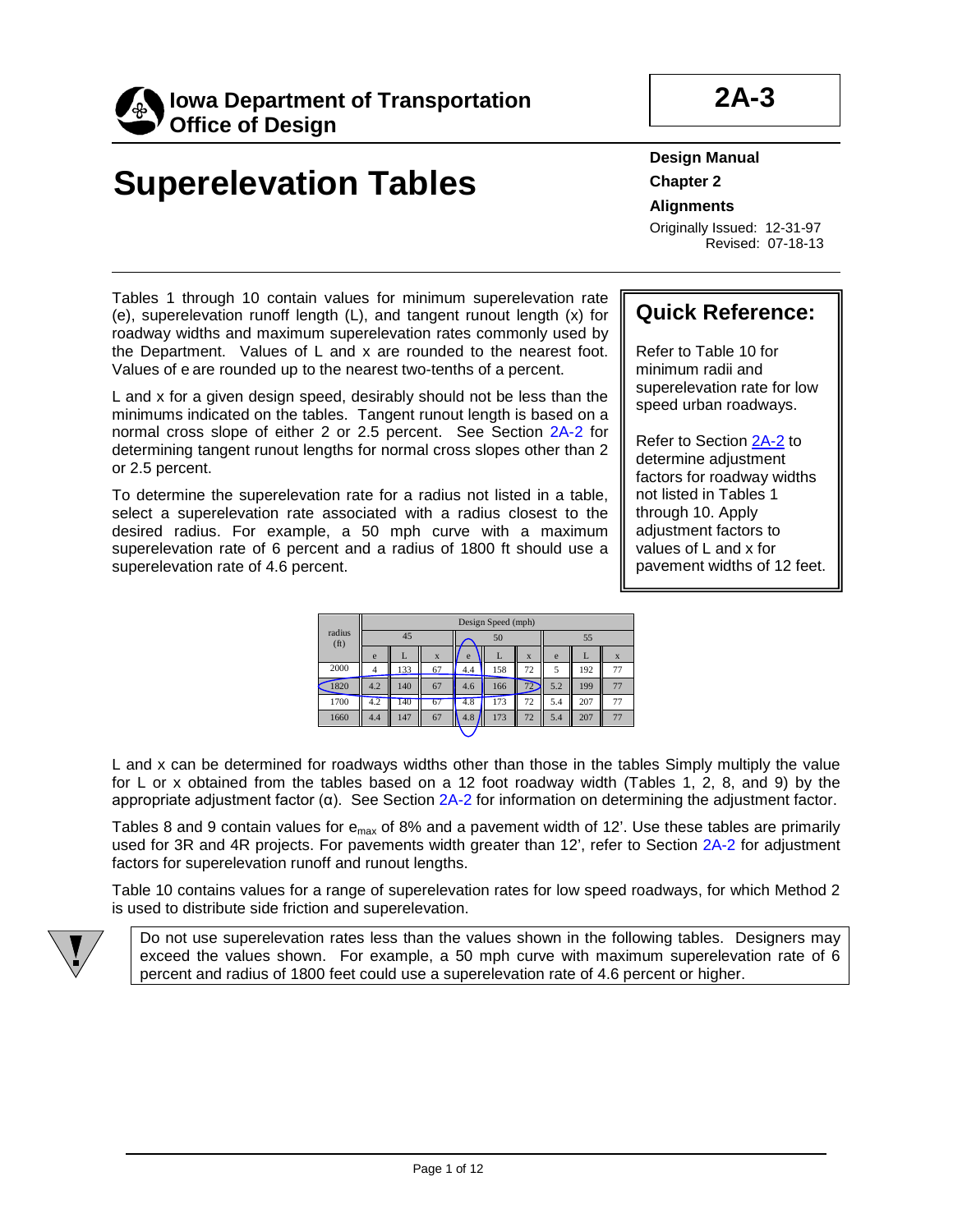#### <span id="page-1-0"></span>**Summary of Tables:**

[Table 1:](#page-2-0) Low Speed, Two-Lane Undivided Roadways ( $w = 12$  feet),  $e_{max} = 6\%$ , normal cross slope (2%) [Table 2:](#page-3-0) High Speed, Two-Lane Undivided Roadways (w = 12 feet),  $e_{max}$  = 6%, normal cross slope (2%) [Table 3:](#page-4-0) High Speed, Four-Lane Divided Roadways ( $w = 24$  feet),  $e_{max} = 6\%$ , normal cross slope (2%) [Table 4:](#page-5-0) High Speed, Six-Lane Divided Roadways (w = 36 feet),  $e_{max}$  = 6%, normal cross slope (2.5%) [Table 5:](#page-6-0) High Speed, Eight-Lane Divided Roadways (w = 48 feet),  $e_{max}$  = 6%, normal cross slope (2.5%) [Table 6:](#page-7-0) Ramps (w = 16 feet) and Loops (w = 18 feet),  $e_{max}$  = 6%, normal cross slope (2%) [Table 7:](#page-8-0) Ramps ( $w = 24$  feet),  $e_{max} = 6\%$ , normal cross slope (2%) [Table 8:](#page-9-0) Low Speed Roadways (w = 12 feet),  $e_{max}$  = 8%, normal cross slope (2%) [Table 9:](#page-10-0) High Speed Roadways (w = 12 feet),  $e_{max}$  = 8%, normal cross slope (2%) [Table 10:](#page-11-0) Minimum Radii, Low Speed Roadways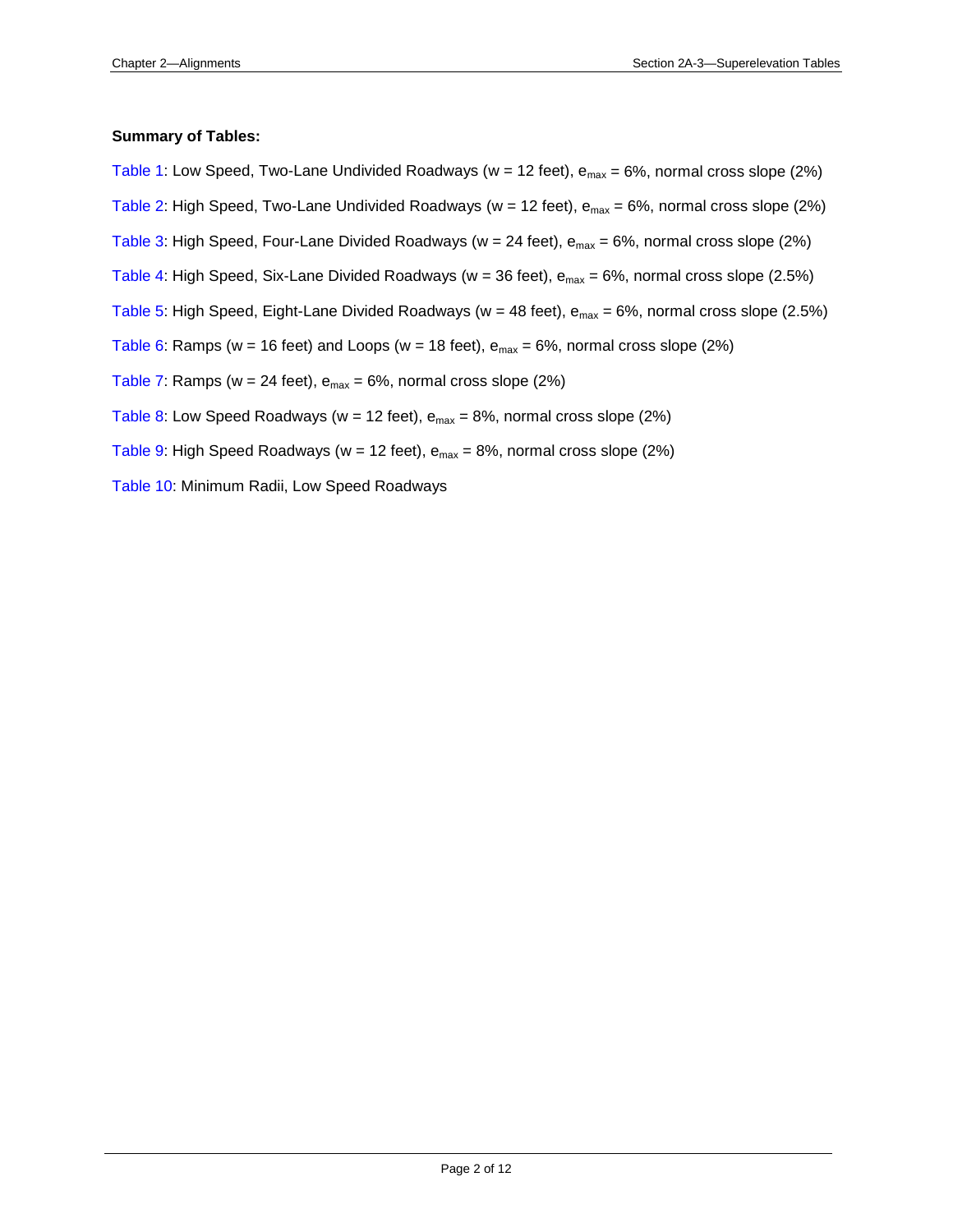#### <span id="page-2-0"></span>**Table 1: Low Speed, Two-Lane Undivided Roadways (w = 12 feet), emax = 6%, NC = 2%**

|                   |                        |                 |                 |                |                 |           |            | Design Speed (mph) |             |            |                     |                |            |              |          |
|-------------------|------------------------|-----------------|-----------------|----------------|-----------------|-----------|------------|--------------------|-------------|------------|---------------------|----------------|------------|--------------|----------|
| radius            |                        | 25              |                 |                | 30              |           |            | 35                 |             |            | 40                  |                |            | 45           |          |
| (f <sup>t</sup> ) | e                      | L               | X               | e              | L               | X         | e          | L                  | X           | е          | L                   | X              | е          | L            | X        |
| 5500              | <b>NC</b>              | 0               | 0               | ΝC             | 0               | 0         | <b>NC</b>  | 0                  | 0           | <b>NC</b>  | 0                   | 0              | <b>NC</b>  | 0            | 0        |
| 5250              | <b>NC</b>              | 0               | $\overline{0}$  | <b>NC</b>      | $\mathbf 0$     | 0         | <b>NC</b>  | $\mathbf 0$        | 0           | <b>NC</b>  | $\mathbf 0$         | $\overline{0}$ | <b>RC</b>  | 44           | 44       |
| 5000              | <b>NC</b>              | 0               | 0               | <b>NC</b>      | 0               | 0         | NC         | 0                  | 0           | <b>NC</b>  | 0                   | 0              | <b>RC</b>  | 44           | 44       |
| 4750              | <b>NC</b>              | 0               | 0               | <b>NC</b>      | $\mathbf 0$     | 0         | <b>NC</b>  | $\overline{0}$     | 0           | <b>NC</b>  | $\mathbf 0$         | $\overline{0}$ | <b>RC</b>  | 44           | 44       |
| 4680              | <b>NC</b>              | 0               | 0               | <b>NC</b>      | 0               | 0         | <b>NC</b>  | 0                  | 0           | <b>NC</b>  | 0                   | 0              | <b>RC</b>  | 44           | 44       |
| 4500              | <b>NC</b>              | $\pmb{0}$       | $\mathbf 0$     | <b>NC</b>      | $\mathbf 0$     | 0         | <b>NC</b>  | $\mathbf 0$        | 0           | <b>NC</b>  | $\mathbf 0$         | $\mathbf 0$    | 2.2        | 49           | 44       |
| 4250              | <b>NC</b>              | 0               | 0               | <b>NC</b>      | 0               | 0         | <b>NC</b>  | 0                  | 0           | <b>NC</b>  | 0                   | 0              | 2.2        | 49           | 44       |
| 4000              | <b>NC</b>              | 0               | 0               | N <sub>C</sub> | $\mathbf 0$     | 0         | <b>NC</b>  | $\mathbf 0$        | 0           | <b>RC</b>  | 41                  | 41             | 2.4        | 53           | 44       |
| 3770              | <b>NC</b>              | 0               | 0               | <b>NC</b>      | $\mathbf 0$     | 0         | <b>NC</b>  | $\mathbf 0$        | $\mathbf 0$ | <b>RC</b>  | 41                  | 41             | 2.4        | 53           | 44       |
| 3500              | <b>NC</b>              | $\pmb{0}$       | 0               | <b>NC</b>      | $\pmb{0}$       | $\pmb{0}$ | <b>NC</b>  | $\mathbf 0$        | 0           | 2.2        | 45                  | 41             | 2.6        | 58           | 44       |
| 3240              | <b>NC</b>              | 0               | 0               | <b>NC</b>      | 0               | 0         | <b>RC</b>  | 39                 | 39          | 2.4        | 50                  | 41             | 2.8        | 62           | 44       |
| 3050              | <b>NC</b>              | 0               | 0               | <b>NC</b>      | $\mathbf 0$     | 0         | <b>RC</b>  | 39                 | 39          | 2.4        | 50                  | 41             | 3.0        | 67           | 44       |
| 2950              | <b>NC</b>              | 0               | 0               | <b>NC</b>      | $\mathbf 0$     | 0         | <b>RC</b>  | 39                 | 39          | 2.6        | 54                  | 41             | 3.0        | 67           | 44       |
| 2850              | <b>NC</b>              | 0               | 0               | <b>NC</b>      | $\pmb{0}$       | $\pmb{0}$ | 2.2        | 43                 | 39          | 2.6        | 54                  | 41             | 3.0        | 67           | 44       |
| 2700              | <b>NC</b>              | 0               | 0               | <b>NC</b>      | 0               | 0         | 2.2        | 43                 | 39          | 2.8        | 58                  | 41             | 3.2        | 71           | 44       |
| 2500              | <b>NC</b>              | 0               | 0               | <b>RC</b>      | 36              | 36        | 2.4        | 46                 | 39          | 2.8        | 58                  | 41             | 3.4        | 75           | 44       |
| 2480              | <b>NC</b>              | 0               | 0               | <b>RC</b>      | 36              | 36        | 2.4        | 46                 | 39          | 3.0        | 62                  | 41             | 3.4        | 75           | 44       |
| 2300              | <b>NC</b>              | 0               | 0               | <b>RC</b>      | 36              | 36        | 2.6        | 50                 | 39          | 3.0        | 62                  | 41             | 3.6        | 80           | 44       |
| 2240              | <b>NC</b>              | 0               | 0               | <b>RC</b>      | 36              | 36        | 2.6        | 50                 | 39          | 3.2        | 66                  | 41             | 3.6        | 80           | 44       |
| 2140<br>2040      | <b>NC</b>              | 0               | 0               | 2.2            | 40              | 36        | 2.6        | 50                 | 39          | 3.2        | 66                  | 41             | 3.8        | 84           | 44       |
|                   | <b>NC</b>              | 0               | 0               | 2.2            | 40              | 36        | 2.8        | 54                 | 39          | 3.4        | 70                  | 41             | 3.8        | 84           | 44       |
| 2000              | <b>NC</b><br><b>RC</b> | $\pmb{0}$       | 0<br>34         | 2.2<br>2.4     | 40<br>44        | 36<br>36  | 2.8        | 54                 | 39          | 3.4        | 70<br>74            | 41             | 4.0<br>4.2 | 89           | 44<br>44 |
| 1820              |                        | 34              |                 | 2.6            | 47              |           | 3.0        | 58                 | 39          | 3.6        | 78                  | 41             |            | 93           |          |
| 1700<br>1660      | <b>RC</b><br><b>RC</b> | 34<br>34        | 34<br>34        | 2.6            | 47              | 36<br>36  | 3.2<br>3.2 | 62<br>62           | 39<br>39    | 3.8<br>3.8 | 78                  | 41<br>41       | 4.2<br>4.4 | 93<br>98     | 44<br>44 |
| 1530              | 2.2                    | 38              | 34              | 2.8            | 51              | 36        | 3.4        | 66                 | 39          | 4.0        | 83                  | 41             | 4.6        | 102          | 44       |
| 1400              | 2.4                    | 41              | 34              | 3.0            | 55              | 36        | 3.6        | 70                 | 39          | 4.2        | 87                  | 41             | 4.8        | 107          | 44       |
| 1330              | 2.4                    | 41              | 34              | 3.0            | 55              | 36        | 3.6        | 70                 | 39          | 4.2        | 87                  | 41             | 4.8        | 107          | 44       |
| 1265              | 2.6                    | 45              | 34              | 3.2            | 58              | 36        | 3.8        | 73                 | 39          | 4.4        | 91                  | 41             | 5.0        | 111          | 44       |
| 1200              | 2.6                    | 45              | 34              | 3.2            | 58              | 36        | 3.8        | 73                 | 39          | 4.4        | 91                  | 41             | 5.0        | 111          | 44       |
| 1120              | 2.8                    | 48              | 34              | 3.4            | 62              | 36        | 4.0        | 77                 | 39          | 4.6        | 95                  | 41             | 5.2        | 115          | 44       |
| 1060              | 2.8                    | 48              | 34              | 3.6            | 66              | 36        | 4.2        | 81                 | 39          | 4.8        | 99                  | 41             | 5.4        | 120          | 44       |
| 1025              | 3.0                    | 51              | 34              | 3.6            | 66              | 36        | 4.2        | 81                 | 39          | 4.8        | 99                  | 41             | 5.4        | 120          | 44       |
| 950               | 3.0                    | 51              | 34              | 3.8            | 69              | 36        | 4.4        | 85                 | 39          | 5.0        | 103                 | 41             | 5.6        | 124          | 44       |
| 900               | 3.2                    | 55              | 34              | 3.8            | 69              | 36        | 4.4        | 85                 | 39          | 5.2        | 107                 | 41             | 5.8        | 129          | 44       |
| 833               | 3.4                    | 58              | 34              | 4.0            | 73              | 36        | 4.6        | 89                 | 39          | 5.2        | 107                 | 41             | 5.8        | 129          | 44       |
| 810               | 3.4                    | 58              | 34              | 4.0            | 73              | 36        | 4.6        | 89                 | 39          | 5.4        | 111                 | 41             | 5.8        | 129          | 44       |
| 750               | 3.6                    | 62              | 34              | 4.2            | 77              | 36        | 4.8        | 93                 | 39          | 5.6        | 116                 | 41             | 6.0        | 133          | 44       |
| 700               | 3.6                    | 62              | 34              | 4.2            | 77              | 36        | 5.0        | 97                 | 39          | 5.6        | 116                 | 41             | 6.0        | 133          | 44       |
| 643               | $\overline{3.8}$       | 65              | $\overline{34}$ | 4.4            | 80              | 36        | 5.2        | 100                | 39          | 5.8        | 120                 | 41             | 6.0        | 133          | 44       |
| 620               | 3.8                    | 65              | 34              | 4.4            | 80              | 36        | 5.2        | 100                | 39          | 5.8        | 120                 | 41             |            | $Rmin = 643$ |          |
| 575               | 4.0                    | 69              | 34              | 4.6            | 84              | 36        | 5.4        | 104                | 39          | 6.0        | 124                 | 41             |            |              |          |
| 500               | 4.2                    | 72              | 34              | 5.0            | 91              | 36        | 5.6        | 108                | 39          | 6.0        | 124                 | 41             |            |              |          |
| 485               | 4.2                    | 72              | 34              | 5.0            | 91              | 36        | 5.8        | 112                | 39          | 6.0        | 124                 | 41             |            |              |          |
| 460               | 4.2                    | 72              | 34              | 5.0            | 91              | 36        | 5.8        | 112                | 39          |            | $R_{min} = 485$     |                |            |              |          |
| 425               | 4.4                    | 76              | 34              | 5.2            | 95              | 36        | 6.0        | 116                | 39          |            |                     |                |            |              |          |
| 375               | 4.6                    | 79              | 34              | 5.4            | 98              | 36        | 6.0        | 116                | 39          |            |                     |                |            |              |          |
| 340               | 4.8                    | 82              | 34              | 5.6            | 102             | 36        | 6.0        | 116                | 39          |            |                     |                |            |              |          |
| 320               | 5.0                    | 86              | 34              | 5.8            | 106             | 36        |            | $R_{min} = 340$    |             |            |                     |                |            |              |          |
| 300               | 5.0                    | 86              | 34              | 5.8            | 106             | 36        |            |                    |             |            |                     |                |            |              |          |
| 275               | 5.2                    | 89              | 34              | 6.0            | 109             | 36        |            |                    |             |            | $NC = Normal Crown$ |                |            |              |          |
| 250               | 5.4                    | 93              | 34              | 6.0            | 109             | 36        |            |                    |             |            | RC = Remove Crown   |                |            |              |          |
| 231               | 5.6                    | 96              | 34              | 6.0            | 109             | 36        |            |                    |             |            |                     |                |            |              |          |
| 225               | 5.6                    | 96              | 34              |                | $R_{min} = 231$ |           |            |                    |             |            |                     |                |            |              |          |
| 200               | 5.8                    | 100             | 34              |                |                 |           |            |                    |             |            |                     |                |            |              |          |
| 144               | 6.0                    | 103             | 34              |                |                 |           |            |                    |             |            |                     |                |            |              |          |
|                   |                        | $R_{min} = 144$ |                 |                |                 |           |            |                    |             |            |                     |                |            |              |          |

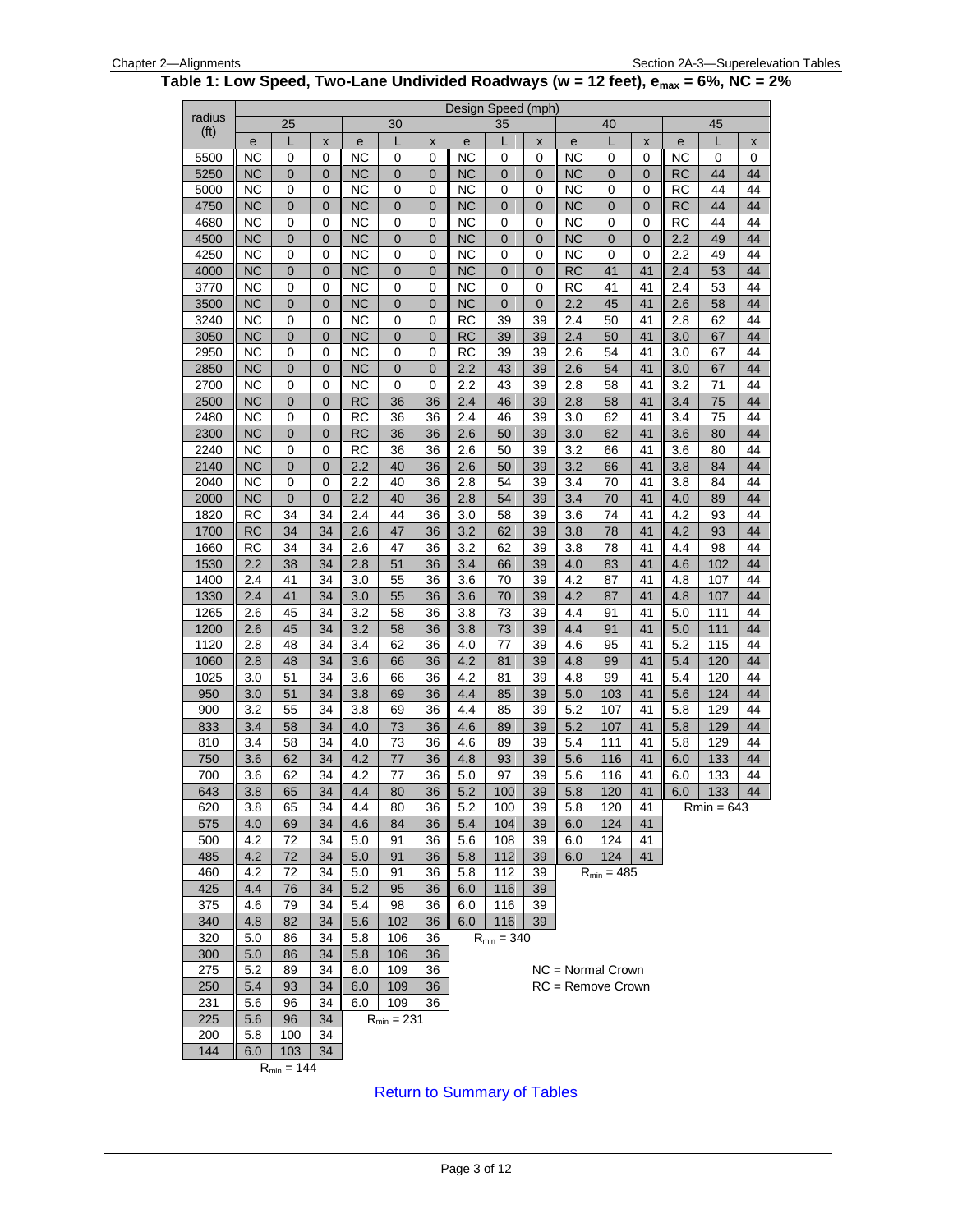#### **Table 2: High Speed, Two-Lane Undivided Roadways (w = 12 feet), emax = 6%, NC = 2%**

<span id="page-3-0"></span>

| radius            |                 |                 |              |                        |                  |                            |                        |                     |                  |                 |                  |          |            |                                                                      |              |            |                  |                    |
|-------------------|-----------------|-----------------|--------------|------------------------|------------------|----------------------------|------------------------|---------------------|------------------|-----------------|------------------|----------|------------|----------------------------------------------------------------------|--------------|------------|------------------|--------------------|
| (f <sup>t</sup> ) |                 | 50              |              |                        | 55               |                            |                        | 60                  |                  |                 | 65               |          |            | 70                                                                   |              |            | 75               |                    |
|                   | е               | L               | X            | e                      | L                | X                          | е                      | L                   | X                | е               | L                | X        | e          |                                                                      | X            | e          | L                | $\pmb{\mathsf{x}}$ |
| 14000             | <b>NC</b>       | 0               | 0            | <b>NC</b>              | 0                | 0                          | <b>NC</b>              | 0                   | 0                | <b>NC</b>       | 0                | 0        | <b>NC</b>  | 0                                                                    | 0            | <b>NC</b>  | 0                | 0                  |
| 12900             | <b>NC</b>       | $\mathbf 0$     | $\mathbf 0$  | <b>NC</b>              | 0                | $\overline{0}$             | <b>NC</b>              | 0                   | $\mathbf 0$      | <b>NC</b>       | 0                | 0        | <b>NC</b>  | 0                                                                    | $\mathbf{0}$ | <b>NC</b>  | $\mathbf 0$      | $\mathbf 0$        |
| 11500             | <b>NC</b>       | 0               | $\mathbf 0$  | <b>NC</b>              | 0                | 0                          | <b>NC</b>              | 0                   | 0                | <b>NC</b>       | 0                | 0        | <b>RC</b>  | 60                                                                   | 60           | <b>RC</b>  | 63               | 63                 |
| 11000             | <b>NC</b>       | 0               | $\mathbf{0}$ | <b>NC</b>              | $\mathbf 0$      | $\mathbf{0}$               | <b>NC</b>              | 0                   | $\overline{0}$   | ΝC              | 0                | 0        | <b>RC</b>  | 60                                                                   | 60           | 2.2        | 69               | 63                 |
| 10300             | ΝC              | 0               | 0            | ΝC                     | 0                | 0                          | NC                     | 0                   | 0                | ΝC              | 0                | 0        | RC         | 60                                                                   | 60           | 2.4        | 76               | 63                 |
| 9500<br>9130      | ΝC<br><b>NC</b> | 0<br>0          | 0<br>0       | <b>NC</b><br><b>NC</b> | 0<br>0           | $\mathbf 0$<br>$\mathbf 0$ | <b>NC</b><br><b>NC</b> | 0<br>0              | $\mathbf 0$<br>0 | <b>RC</b><br>RC | 56<br>56         | 56<br>56 | 2.2<br>2.4 | 66<br>72                                                             | 60<br>60     | 2.4<br>2.6 | 76<br>82         | 63<br>63           |
| 8500              | <b>NC</b>       | $\mathbf 0$     | $\mathbf 0$  | <b>NC</b>              | 0                | $\mathbf 0$                | <b>RC</b>              | 53                  | 53               | 2.2             | 62               | 56       | 2.4        | 72                                                                   | 60           | 2.8        | 88               | 63                 |
| 8060              | ΝC              | 0               | 0            | NC                     | 0                | $\mathbf 0$                | <b>RC</b>              | 53                  | 53               | 2.4             | 67               | 56       | 2.6        | 78                                                                   | 60           | 2.8        | 88               | 63                 |
| 7500              | <b>NC</b>       | $\mathbf 0$     | $\mathbf 0$  | <b>RC</b>              | 51               | 51                         | 2.2                    | 59                  | 53               | 2.4             | 67               | 56       | 2.8        | 84                                                                   | 60           | 3.0        | 95               | 63                 |
| 7000              | ΝC              | 0               | 0            | <b>RC</b>              | 51               | 51                         | 2.4                    | 64                  | 53               | 2.6             | 73               | 56       | 3.0        | 90                                                                   | 60           | 3.2        | 101              | 63                 |
| 6820              | <b>NC</b>       | $\mathbf 0$     | 0            | <b>RC</b>              | 51               | 51                         | 2.4                    | 64                  | 53               | 2.6             | 73               | 56       | 3.0        | 90                                                                   | 60           | 3.2        | 101              | 63                 |
| 6500              | ΝC              | 0               | 0            | 2.2                    | 56               | 51                         | 2.6                    | 69                  | 53               | 2.8             | 78               | 56       | 3.2        | 96                                                                   | 60           | 3.4        | 107              | 63                 |
| 6250              | RC              | 48              | 48           | 2.2                    | 56               | 51                         | 2.6                    | 69                  | 53               | 2.8             | 78               | 56       | 3.2        | 96                                                                   | 60           | 3.6        | 114              | 63                 |
| 6000              | RC              | 48              | 48           | 2.4                    | 61               | 51                         | 2.6                    | 69                  | 53               | 3.0             | 84               | 56       | 3.4        | 102                                                                  | 60           | 3.6        | 114              | 63                 |
| 5700              | RC              | 48              | 48           | 2.4                    | 61               | 51                         | 2.8                    | 75                  | 53               | 3.0             | 84               | 56       | 3.4        | 102                                                                  | 60           | 3.8        | 120              | 63                 |
| 5500              | 2.2             | 53              | 48           | 2.6                    | 66               | 51                         | 2.8                    | 75                  | 53               | 3.2             | 89               | 56       | 3.6        | 108                                                                  | 60           | 4.0        | 126              | 63                 |
| 5250              | 2.2             | 53              | 48           | 2.6                    | 66               | 51                         | 3.0                    | 80                  | 53               | 3.4             | 95               | 56       | 3.6        | 108                                                                  | 60           | 4.0        | 126              | 63                 |
| 5000              | 2.4             | 58              | 48           | 2.8                    | 72               | 51                         | 3.0                    | 80                  | 53               | 3.4             | 95               | 56       | 3.8        | 114                                                                  | 60           | 4.2        | 133              | 63                 |
| 4750              | 2.4             | 58              | 48           | 2.8                    | 72               | 51                         | 3.2                    | 85                  | 53               | 3.6             | 101              | 56       | 4.0        | 120                                                                  | 60           | 4.4        | 139              | 63                 |
| 4680              | 2.4             | 58              | 48           | 2.8                    | 72               | 51                         | 3.2                    | 85                  | 53               | 3.6             | 101              | 56       | 4.0        | 120                                                                  | 60           | 4.4        | 139              | 63                 |
| 4500              | 2.6             | 62              | 48           | 3.0                    | 77               | 51                         | 3.4                    | 91                  | 53               | 3.8             | 106              | 56       | 4.2        | 126                                                                  | 60           | 4.6        | 145              | 63                 |
| 4250              | 2.6             | 62              | 48           | 3.0                    | 77               | 51                         | 3.4                    | 91                  | 53               | 3.8             | 106              | 56       | 4.4        | 132                                                                  | 60           | 4.8        | 151              | 63                 |
| 4000              | 2.8             | 67              | 48           | 3.2                    | 82               | 51                         | 3.6                    | 96                  | 53               | 4.0             | 112              | 56       | 4.6        | 138                                                                  | 60           | 5.0        | 158              | 63                 |
| 3770              | 3.0             | 72              | 48           | 3.4                    | 87               | 51                         | 3.8                    | 101                 | 53               | 4.2             | 117              | 56       | 4.8        | 144                                                                  | 60           | 5.2        | 164              | 63                 |
| 3500              | 3.0             | 72              | 48           | 3.6                    | 92               | 51                         | 4.0                    | 107                 | 53               | 4.4             | 123              | 56       | 5.0        | 150                                                                  | 60           | 5.4        | 170              | 63                 |
| 3240              | 3.2             | 77              | 48           | 3.8                    | 97               | 51                         | 4.2                    | 112                 | 53               | 4.6             | 129              | 56       | 5.2        | 156                                                                  | 60           | 5.6        | 177              | 63                 |
| 3050              | 3.4             | 82              | 48           | 3.8                    | 97<br>102        | 51                         | 4.4                    | 117                 | 53<br>53         | 4.8             | 134              | 56       | 5.4        | 162                                                                  | 60           | 5.8        | 183              | 63                 |
| 2950<br>2850      | 3.4             | 82<br>86        | 48<br>48     | 4.0                    | 102              | 51<br>51                   | 4.4<br>4.6             | 117<br>123          | 53               | 5.0<br>5.0      | 140<br>140       | 56<br>56 | 5.4<br>5.6 | 162<br>168                                                           | 60<br>60     | 6.0        | 189<br>189       | 63                 |
|                   | 3.6             |                 |              | 4.0                    |                  |                            |                        |                     |                  |                 |                  |          |            |                                                                      |              | 6.0        |                  | 63                 |
| 2700              | 3.8             | 91              | 48           | 4.2                    | 107              | 51                         | 4.8                    | 128                 | 53               | 5.2             | 145              | 56       | 5.8        | 174                                                                  | 60           | 6.0        | 189              | 63                 |
| 2500<br>2480      | 3.8<br>4.0      | 91<br>96        | 48<br>48     | 4.4<br>4.4             | 112<br>112       | 51<br>51                   | 5.0<br>5.0             | 133<br>133          | 53<br>53         | 5.4<br>5.4      | 151<br>151       | 56<br>56 | 5.8<br>5.8 | 174<br>174                                                           | 60           | 6.0        | 189              | 63                 |
|                   |                 |                 |              |                        |                  |                            |                        |                     |                  |                 |                  |          |            |                                                                      | 60           |            | $R_{min} = 2500$ |                    |
| 2300              | 4.0             | 96              | 48           | 4.6                    | 118              | 51                         | 5.2                    | 139                 | 53               | 5.6             | 157              | 56       | 6.0        | 180                                                                  | 60           |            |                  |                    |
| 2240              | 4.2             | 101             | 48           | 4.6                    | 118              | 51                         | 5.2                    | 139                 | 53               | 5.6             | 157              | 56       | 6.0        | 180                                                                  | 60           |            |                  |                    |
| 2140              | 4.2             | 101             | 48           | 4.8                    | 123              | 51                         | 5.4                    | 144                 | 53               | 5.8             | 162              | 56       | 6.0        | 180                                                                  | 60           |            |                  |                    |
| 2040              | 4.4             | 106             | 48           | 5.0                    | 128              | 51                         | 5.4                    | 144                 | 53               |                 | $5.8$ 162 56     |          |            | $6.0$ 180 60                                                         |              |            |                  |                    |
| 2000              | 4.4             | 106             | 48           | 5.0                    | 128              | 51                         | 5.4                    | 144                 | 53               | 6.0             | 168              | 56       |            | $R_{min} = 2040$                                                     |              |            |                  |                    |
| 1820              | 4.6             | 110             | 48           | 5.2                    | 133              | 51                         | 5.8                    | 155                 | 53               | 6.0             | 168              | 56       |            |                                                                      |              |            |                  |                    |
| 1700              | 4.8             | 115             | 48           | 5.4                    | 138              | 51                         | 5.8                    | 155                 | 53               | 6.0             | 168              | 56       |            |                                                                      |              |            |                  |                    |
| 1660              | 4.8             | 115             | 48           | 5.4                    | 138              | 51                         | 5.8                    | 155                 | 53               | 6.0             | 168              | 56       |            |                                                                      |              |            |                  |                    |
| 1530              | 5.0             | 120             | 48           | 5.6                    | 143              | 51                         | 6.0                    | 160                 | 53               |                 | $R_{min} = 1660$ |          |            |                                                                      |              |            |                  |                    |
| 1400              | 5.2             | 125             | 48           | 5.8                    | 148              | 51                         | 6.0                    | 160                 | 53               |                 |                  |          |            |                                                                      |              |            |                  |                    |
| 1330              | 5.4             | 130             | 48           | 5.8                    | 148              | 51                         | 6.0                    | 160                 | 53               |                 |                  |          |            |                                                                      |              |            |                  |                    |
| 1265              | 5.6             | 134             | 48           | 6.0                    | 153              | 51                         |                        | $R_{min} = 1330$    |                  |                 |                  |          |            |                                                                      |              |            |                  |                    |
| 1200              | 5.6             | 134             | 48           | 6.0                    | 153              | 51                         |                        |                     |                  |                 |                  |          |            |                                                                      |              |            |                  |                    |
| 1120              | 5.8             | 139             | 48           | 6.0                    | 153              | 51                         |                        |                     |                  |                 |                  |          |            |                                                                      |              |            |                  |                    |
| 1060              | 5.8             | 139             | 48           | 6.0                    | 153              | 51                         |                        |                     |                  |                 |                  |          |            |                                                                      |              |            |                  |                    |
| 1025              | 6.0             | 144             | 48           |                        | $R_{min} = 1060$ |                            |                        |                     |                  |                 |                  |          |            |                                                                      |              |            |                  |                    |
| 950               | 6.0             | 144             | 48           |                        |                  |                            |                        | NC = Normal Crown   |                  |                 |                  |          |            |                                                                      |              |            |                  |                    |
| 900               | 6.0             | 144             | 48           |                        |                  |                            |                        | $RC =$ Remove Crown |                  |                 |                  |          |            |                                                                      |              |            |                  |                    |
| 833               | 6.0             | 144             | 48           |                        |                  |                            |                        |                     |                  |                 |                  |          |            | Spiral curve transitions are desirable for curves below the red line |              |            |                  |                    |
|                   |                 | $R_{min} = 833$ |              |                        |                  |                            |                        |                     |                  |                 |                  |          |            |                                                                      |              |            |                  |                    |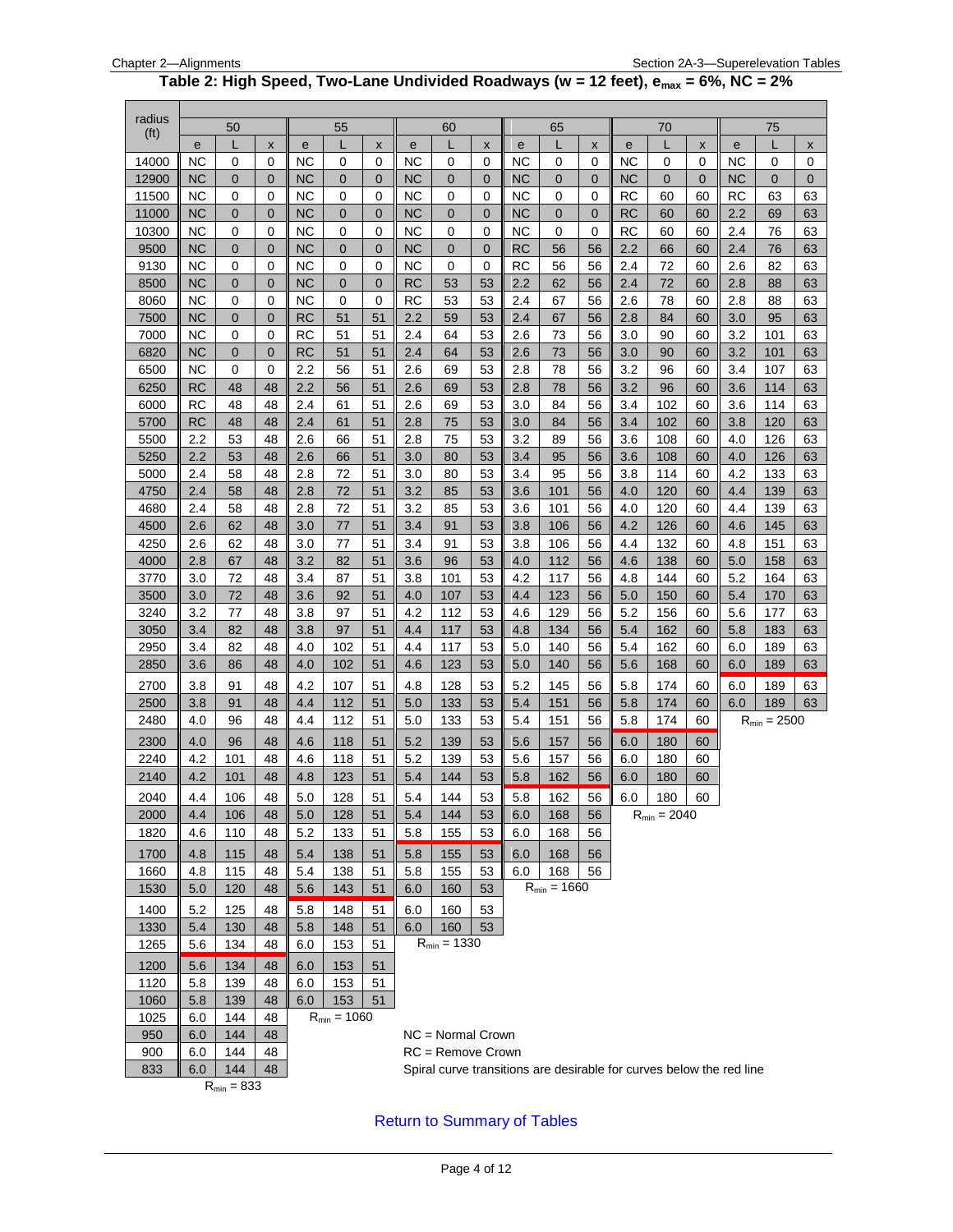#### **Table 3: High Speed, Four-Lane Divided Roadways (w = 24 feet), emax = 6%, NC = 2%**

<span id="page-4-0"></span>

| radius            |                        |                 |                |            |                   |                   |                        |                                                                      |                  |                        |                  |          |                 |                   |                  |                        |                  |          |
|-------------------|------------------------|-----------------|----------------|------------|-------------------|-------------------|------------------------|----------------------------------------------------------------------|------------------|------------------------|------------------|----------|-----------------|-------------------|------------------|------------------------|------------------|----------|
| (f <sup>t</sup> ) |                        | 50              |                |            | 55                |                   |                        | 60                                                                   |                  |                        | 65               |          |                 | 70                |                  |                        | 75               |          |
|                   | e                      | L               | X              | e          | L                 | X                 | е                      | L                                                                    | X                | е                      | L                | X        | e               | L                 | X                | е                      | L                | x        |
| 14000             | <b>NC</b><br><b>NC</b> | 0               | 0              | <b>NC</b>  | 0<br>$\mathbf{0}$ | 0<br>$\mathbf{0}$ | <b>NC</b><br><b>NC</b> | 0<br>0                                                               | 0<br>$\mathbf 0$ | <b>NC</b><br><b>NC</b> | 0                | 0        | NC              | 0<br>$\mathbf{0}$ | 0<br>$\mathbf 0$ | <b>NC</b><br><b>NC</b> | 0<br>0           | 0        |
| 12900<br>11500    | <b>NC</b>              | 0<br>0          | 0<br>0         | NС<br>NC   | 0                 | $\mathbf 0$       | ΝC                     | 0                                                                    | 0                | <b>NC</b>              | 0<br>0           | 0<br>0   | <b>NC</b><br>RC | 90                | 90               | <b>RC</b>              | 95               | 0<br>95  |
| 11000             | <b>NC</b>              | $\mathbf 0$     | $\overline{0}$ | <b>NC</b>  | $\mathbf{0}$      | $\mathbf{0}$      | <b>NC</b>              | $\overline{0}$                                                       | $\overline{0}$   | <b>NC</b>              | 0                | 0        | <b>RC</b>       | 90                | 90               | 2.2                    | 104              | 95       |
| 10300             | ΝC                     | 0               | 0              | ΝC         | 0                 | 0                 | NС                     | 0                                                                    | 0                | ΝC                     | 0                | 0        | RC              | 90                | 90               | 2.4                    | 114              | 95       |
| 9500              | <b>NC</b>              | $\mathbf{0}$    | $\mathbf{0}$   | <b>NC</b>  | $\overline{0}$    | $\mathbf 0$       | <b>NC</b>              | $\mathbf 0$                                                          | $\overline{0}$   | <b>RC</b>              | 84               | 84       | 2.2             | 99                | 90               | 2.4                    | 114              | 95       |
| 9130              | <b>NC</b>              | 0               | 0              | NC         | 0                 | $\mathbf 0$       | NC                     | 0                                                                    | $\mathbf 0$      | <b>RC</b>              | 84               | 84       | 2.4             | 108               | 90               | 2.6                    | 123              | 95       |
| 8500              | <b>NC</b>              | $\mathbf{0}$    | $\overline{0}$ | <b>NC</b>  | 0                 | $\mathbf 0$       | <b>RC</b>              | 80                                                                   | 80               | 2.2                    | 92               | 84       | 2.4             | 108               | 90               | 2.8                    | 133              | 95       |
| 8060              | NC                     | 0               | 0              | <b>NC</b>  | 0                 | 0                 | RC                     | 80                                                                   | 80               | 2.4                    | 101              | 84       | 2.6             | 117               | 90               | 2.8                    | 133              | 95       |
| 7500              | <b>NC</b>              | $\mathbf 0$     | $\mathbf 0$    | <b>RC</b>  | 77                | 77                | 2.2                    | 88                                                                   | 80               | 2.4                    | 101              | 84       | 2.8             | 126               | 90               | 3.0                    | 142              | 95       |
| 7000              | <b>NC</b>              | 0               | 0              | <b>RC</b>  | 77                | 77                | 2.4                    | 96                                                                   | 80               | 2.6                    | 109              | 84       | 3.0             | 135               | 90               | 3.2                    | 151              | 95       |
| 6820              | <b>NC</b>              | $\mathbf 0$     | $\mathbf 0$    | <b>RC</b>  | 77                | 77                | 2.4                    | 96                                                                   | 80               | 2.6                    | 109              | 84       | 3.0             | 135               | 90               | 3.2                    | 151              | 95       |
| 6500              | NC                     | 0               | 0              | 2.2        | 84                | 77                | 2.6                    | 104                                                                  | 80               | 2.8                    | 117              | 84       | 3.2             | 144               | 90               | 3.4                    | 161              | 95       |
| 6250              | <b>RC</b>              | 72              | 72             | 2.2        | 84                | 77                | 2.6                    | 104                                                                  | 80               | 2.8                    | 117              | 84       | 3.2             | 144               | 90               | 3.6                    | 170              | 95       |
| 6000              | RC                     | 72              | 72             | 2.4        | 92                | 77                | 2.6                    | 104                                                                  | 80               | 3.0                    | 126              | 84       | 3.4             | 153               | 90               | 3.6                    | 170              | 95       |
| 5700              | <b>RC</b>              | 72              | 72             | 2.4        | 92                | 77                | 2.8                    | 112                                                                  | 80               | 3.0                    | 126              | 84       | 3.4             | 153               | 90               | 3.8                    | 180              | 95       |
| 5500              | 2.2                    | 79              | 72             | 2.6        | 100               | 77                | 2.8                    | 112                                                                  | 80               | 3.2                    | 134              | 84       | 3.6             | 162               | 90               | 4.0                    | 189              | 95       |
| 5250              | 2.2                    | 79              | 72             | 2.6        | 100               | 77                | 3.0                    | 120                                                                  | 80               | 3.4                    | 143              | 84       | 3.6             | 162               | 90               | 4.0                    | 189              | 95       |
| 5000              | 2.4                    | 86              | 72             | 2.8        | 107               | 77                | 3.0                    | 120                                                                  | 80               | 3.4                    | 143              | 84       | 3.8             | 171               | 90               | 4.2                    | 199              | 95       |
| 4750<br>4680      | 2.4<br>2.4             | 86<br>86        | 72<br>72       | 2.8<br>2.8 | 107<br>107        | 77<br>77          | 3.2<br>3.2             | 128<br>128                                                           | 80<br>80         | 3.6<br>3.6             | 151<br>151       | 84<br>84 | 4.0<br>4.0      | 180<br>180        | 90<br>90         | 4.4<br>4.4             | 208<br>208       | 95<br>95 |
| 4500              | 2.6                    | 94              | 72             | 3.0        | 115               | 77                | 3.4                    | 136                                                                  | 80               | 3.8                    | 159              | 84       | 4.2             | 189               | 90               | 4.6                    | 218              | 95       |
| 4250              | 2.6                    | 94              | 72             | 3.0        | 115               | 77                | 3.4                    | 136                                                                  | 80               | 3.8                    | 159              | 84       | 4.4             | 198               | 90               | 4.8                    | 227              | 95       |
| 4000              | 2.8                    | 101             | 72             | 3.2        | 123               | 77                | 3.6                    | 144                                                                  | 80               | 4.0                    | 168              | 84       | 4.6             | 207               | 90               | 5.0                    | 237              | 95       |
| 3770              | 3.0                    | 108             | 72             | 3.4        | 130               | 77                | 3.8                    | 152                                                                  | 80               | 4.2                    | 176              | 84       | 4.8             | 216               | 90               | 5.2                    | 246              | 95       |
| 3500              | 3.0                    | 108             | 72             | 3.6        | 138               | 77                | 4.0                    | 160                                                                  | 80               | 4.4                    | 185              | 84       | 5.0             | 225               | 90               | 5.4                    | 256              | 95       |
| 3240              | 3.2                    | 115             | 72             | 3.8        | 146               | 77                | 4.2                    | 168                                                                  | 80               | 4.6                    | 193              | 84       | 5.2             | 234               | 90               | 5.6                    | 265              | 95       |
| 3050              | 3.4                    | 122             | 72             | 3.8        | 146               | 77                | 4.4                    | 176                                                                  | 80               | 4.8                    | 201              | 84       | 5.4             | 243               | 90               | 5.8                    | 275              | 95       |
| 2950              | 3.4                    | 122             | 72             | 4.0        | 153               | 77                | 4.4                    | 176                                                                  | 80               | 5.0                    | 210              | 84       | 5.4             | 243               | 90               | 6.0                    | 284              | 95       |
| 2850              | 3.6                    | 130             | 72             | 4.0        | 153               | 77                | 4.6                    | 184                                                                  | 80               | 5.0                    | 210              | 84       | 5.6             | 252               | 90               | 6.0                    | 284              | 95       |
| 2700              | 3.8                    | 137             | 72             | 4.2        | 161               | 77                | 4.8                    | 192                                                                  | 80               | 5.2                    | 218              | 84       | 5.8             | 261               | 90               | 6.0                    | 284              | 95       |
| 2500              | 3.8                    | 137             | 72             | 4.4        | 169               | 77                | 5.0                    | 200                                                                  | 80               | 5.4                    | 226              | 84       | 5.8             | 261               | 90               | 6.0                    | 284              | 95       |
| 2480              | 4.0                    | 144             | 72             | 4.4        | 169               | 77                | 5.0                    | 200                                                                  | 80               | 5.4                    | 226              | 84       | 5.8             | 261               | 90               |                        | $R_{min} = 2500$ |          |
| 2300              | 4.0                    | 144             | 72             | 4.6        | 176               | 77                | 5.2                    | 208                                                                  | 80               | 5.6                    | 235              | 84       | 6.0             | 270               | 90               |                        |                  |          |
| 2240              | 4.2                    | 151             | 72             | 4.6        | 176               | 77                | 5.2                    | 208                                                                  | 80               | 5.6                    | 235              | 84       | 6.0             | 270               | 90               |                        |                  |          |
| 2140              | 4.2                    | 151             | 72             | 4.8        | 184               | 77                | 5.4                    | 216                                                                  | 80               | 5.8                    | 243              | 84       | 6.0             | 270               | 90               |                        |                  |          |
| 2040              | 4.4                    | 158             | 72             | 5.0        | 192               | 77                | 5.4                    | 216                                                                  | 80               | 5.8                    | 243              | 84       | 6.0             | 270               | 90               |                        |                  |          |
| 2000              | 4.4                    | 158             | 72             | 5.0        | 192               | 77                | 5.4                    | 216                                                                  | 80               | 6.0                    | 252              | 84       |                 | $R_{min} = 2040$  |                  |                        |                  |          |
| 1820              | 4.6                    | 166             | 72             | $5.2\,$    | 199               | $77\,$            |                        | $\overline{5.8}$ 232 80                                              |                  | 6.0                    | 252              | 84       |                 |                   |                  |                        |                  |          |
| 1700              | 4.8                    | 173             | 72             | 5.4        | 207               | 77                | 5.8                    | 232                                                                  | 80               | 6.0                    | 252              | 84       |                 |                   |                  |                        |                  |          |
| 1660              | 4.8                    | 173             | 72             | 5.4        | 207               | 77                | 5.8                    | 232                                                                  | 80               | 6.0                    | 252              | 84       |                 |                   |                  |                        |                  |          |
| 1530              | 5.0                    | 180             | 72             | 5.6        | 215               | 77                | 6.0                    | 240                                                                  | 80               |                        | $R_{min} = 1660$ |          |                 |                   |                  |                        |                  |          |
| 1400              | 5.2                    | 187             | 72             | 5.8        | 222               | 77                | 6.0                    | 240                                                                  | 80               |                        |                  |          |                 |                   |                  |                        |                  |          |
| 1330              | 5.4                    | 194             | 72             | 5.8        | 222               | 77                | 6.0                    | 240                                                                  | 80               |                        |                  |          |                 |                   |                  |                        |                  |          |
| 1265              | 5.6                    | 202             | 72             | 6.0        | 230               | 77                |                        | $R_{min} = 1330$                                                     |                  |                        |                  |          |                 |                   |                  |                        |                  |          |
| 1200              | 5.6                    | 202             | 72             | 6.0        | 230               |                   |                        |                                                                      |                  |                        |                  |          |                 |                   |                  |                        |                  |          |
| 1120              | 5.8                    | 209             | 72             | 6.0        | 230               | 77<br>77          |                        |                                                                      |                  |                        |                  |          |                 |                   |                  |                        |                  |          |
| 1060              | 5.8                    | 209             | 72             | 6.0        | 230               | 77                |                        |                                                                      |                  |                        |                  |          |                 |                   |                  |                        |                  |          |
| 1025              | 6.0                    | 216             | 72             |            | $R_{min} = 1060$  |                   |                        |                                                                      |                  |                        |                  |          |                 |                   |                  |                        |                  |          |
| 950               | 6.0                    | 216             | 72             |            |                   |                   |                        | $NC = Normal Crown$                                                  |                  |                        |                  |          |                 |                   |                  |                        |                  |          |
| 900               | 6.0                    | 216             | 72             |            |                   |                   |                        | $RC =$ Remove Crown                                                  |                  |                        |                  |          |                 |                   |                  |                        |                  |          |
| 833               | 6.0                    | 216             | 72             |            |                   |                   |                        | Spiral curve transitions are desirable for curves below the red line |                  |                        |                  |          |                 |                   |                  |                        |                  |          |
|                   |                        | $R_{min} = 833$ |                |            |                   |                   |                        |                                                                      |                  |                        |                  |          |                 |                   |                  |                        |                  |          |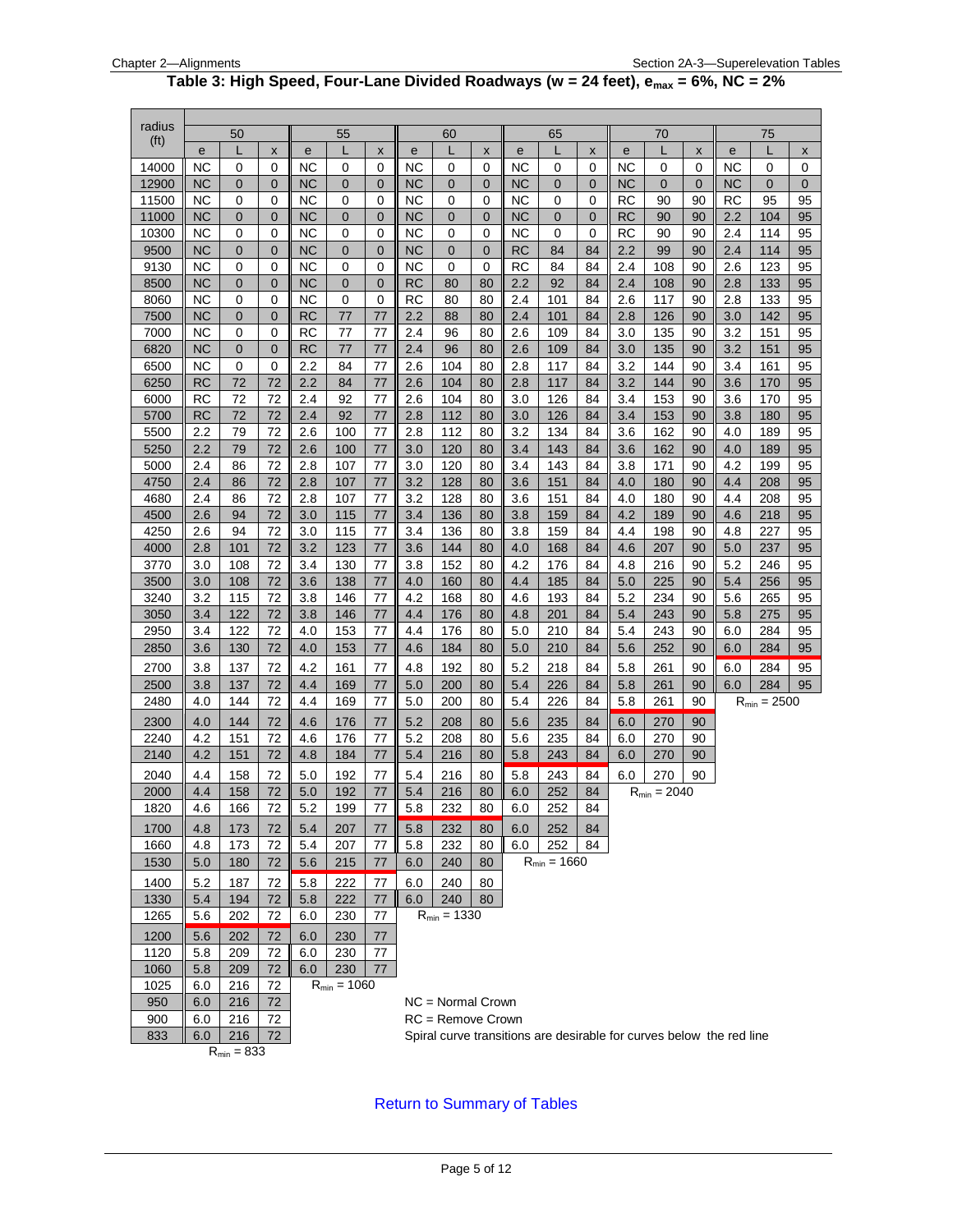<span id="page-5-0"></span>

| radius            |            | 50             |                |            | 55               |                |            | 60               |                     |            | 65               |                |            | 70               |                                                                      |            | 75               |                |
|-------------------|------------|----------------|----------------|------------|------------------|----------------|------------|------------------|---------------------|------------|------------------|----------------|------------|------------------|----------------------------------------------------------------------|------------|------------------|----------------|
| (f <sup>t</sup> ) | e          | L              | X              | e          |                  | X              | е          |                  | X                   | e          | L                | X              | e          | L                | X                                                                    | e          | L                | X              |
| 14000             | <b>NC</b>  | 0              | 0              | <b>NC</b>  | 0                | $\mathbf 0$    | <b>NC</b>  | 0                | 0                   | <b>NC</b>  | 0                | 0              | <b>NC</b>  | 0                | 0                                                                    | <b>NC</b>  | 0                | 0              |
| 12900             | <b>NC</b>  | $\overline{0}$ | $\overline{0}$ | <b>NC</b>  | $\mathbf 0$      | $\overline{0}$ | <b>NC</b>  | $\mathbf 0$      | $\overline{0}$      | <b>NC</b>  | $\overline{0}$   | $\overline{0}$ | <b>NC</b>  | $\overline{0}$   | $\overline{0}$                                                       | <b>NC</b>  | $\overline{0}$   | $\overline{0}$ |
| 11500             | <b>NC</b>  | 0              | 0              | <b>NC</b>  | 0                | 0              | <b>NC</b>  | 0                | 0                   | <b>NC</b>  | 0                | 0              | 2.0        | 120              | 150                                                                  | 2.0        | 126              | 158            |
| 11000             | <b>NC</b>  | $\overline{0}$ | $\overline{0}$ | <b>NC</b>  | $\overline{0}$   | $\overline{0}$ | <b>NC</b>  | $\overline{0}$   | $\overline{0}$      | <b>NC</b>  | $\overline{0}$   | $\overline{0}$ | 2.0        | 120              | 150                                                                  | 2.2        | 139              | 158            |
| 10300             | <b>NC</b>  | 0              | 0              | <b>NC</b>  | 0                | 0              | <b>NC</b>  | 0                | 0                   | <b>NC</b>  | 0                | $\Omega$       | 2.0        | 120              | 150                                                                  | 2.4        | 151              | 158            |
| 9500              | <b>NC</b>  | $\overline{0}$ | $\overline{0}$ | <b>NC</b>  | $\overline{0}$   | $\overline{0}$ | NC         | 0                | $\overline{0}$      | 2.0        | 112              | 140            | 2.2        | 132              | 150                                                                  | 2.4        | 151              | 158            |
| 9130              | ΝC         | 0              | 0              | NC         | 0                | $\mathbf 0$    | <b>NC</b>  | 0                | 0                   | 2.0        | 112              | 140            | 2.4        | 144              | 150                                                                  | 2.6        | 164              | 158            |
| 8500              | <b>NC</b>  | 0              | $\mathbf 0$    | <b>NC</b>  | $\mathbf 0$      | $\mathbf 0$    | 2.0        | 107              | 133                 | 2.2        | 123              | 140            | 2.4        | 144              | 150                                                                  | 2.8        | 177              | 158            |
| 8060              | ΝC         | 0              | 0              | <b>NC</b>  | 0                | 0              | 2.0        | 107              | 133                 | 2.4        | 134              | 140            | 2.6        | 156              | 150                                                                  | 2.8        | 177              | 158            |
| 7500              | <b>NC</b>  | 0              | $\overline{0}$ | 2.0        | 102              | 128            | 2.2        | 117              | 133                 | 2.4        | 134              | 140            | 2.8        | 168              | 150                                                                  | 3.0        | 189              | 158            |
| 7000              | ΝC         | 0              | 0              | 2.0        | 102              | 128            | 2.4        | 128              | 133                 | 2.6        | 145              | 140            | 3.0        | 180              | 150                                                                  | 3.2        | 202              | 158            |
| 6820              | <b>NC</b>  | $\overline{0}$ | 0              | 2.0        | 102              | 128            | 2.4        | 128              | 133                 | 2.6        | 145              | 140            | 3.0        | 180              | 150                                                                  | 3.2        | 202              | 158            |
| 6500              | ΝC         | 0              | 0              | 2.2        | 112              | 128            | 2.6        | 139              | 133                 | 2.8        | 157              | 140            | 3.2        | 192              | 150                                                                  | 3.4        | 215              | 158            |
| 6250              | 2.0        | 96             | 120            | 2.2        | 112              | 128            | 2.6        | 139              | 133                 | 2.8        | 157              | 140            | 3.2        | 192              | 150                                                                  | 3.6        | 227              | 158            |
| 6000              | 2.0        | 96             | 120            | 2.4        | 123              | 128            | 2.6        | 139              | 133                 | 3.0        | 168              | 140            | 3.4        | 204              | 150                                                                  | 3.6        | 227              | 158            |
| 5700              | 2.0        | 96             | 120            | 2.4        | 123              | 128            | 2.8        | 149              | 133                 | 3.0        | 168              | 140            | 3.4        | 204              | 150                                                                  | 3.8        | 240              | 158            |
| 5500              | 2.2        | 106            | 120            | 2.6        | 133              | 128            | 2.8        | 149              | 133                 | 3.2        | 179              | 140            | 3.6        | 216              | 150                                                                  | 4.0        | 252              | 158            |
| 5250              | 2.2        | 106            | 120            | 2.6        | 133              | 128            | 3.0        | 160              | 133                 | 3.4        | 190              | 140            | 3.6        | 216              | 150                                                                  | 4.0        | 252              | 158            |
| 5000              | 2.4        | 115            | 120            | 2.8        | 143              | 128            | 3.0        | 160              | 133                 | 3.4        | 190              | 140            | 3.8        | 228              | 150                                                                  | 4.2        | 265              | 158            |
| 4750<br>4680      | 2.4<br>2.4 | 115<br>115     | 120<br>120     | 2.8<br>2.8 | 143<br>143       | 128<br>128     | 3.2<br>3.2 | 170<br>170       | 133<br>133          | 3.6<br>3.6 | 201<br>201       | 140<br>140     | 4.0<br>4.0 | 240<br>240       | 150<br>150                                                           | 4.4<br>4.4 | 278<br>278       | 158<br>158     |
| 4500              | 2.6        | 125            | 120            | 3.0        | 153              | 128            | 3.4        | 181              | 133                 | 3.8        | 212              | 140            | 4.2        | 252              | 150                                                                  | 4.6        | 290              | 158            |
| 4250              | 2.6        | 125            | 120            | 3.0        | 153              | 128            | 3.4        | 181              | 133                 | 3.8        | 212              | 140            | 4.4        | 264              | 150                                                                  | 4.8        | 303              | 158            |
| 4000              | 2.8        | 134            | 120            | 3.2        | 164              | 128            | 3.6        | 192              | 133                 | 4.0        | 224              | 140            | 4.6        | 276              | 150                                                                  | 5.0        | 316              | 158            |
| 3770              | 3.0        | 144            | 120            | 3.4        | 174              | 128            | 3.8        | 202              | 133                 | 4.2        | 235              | 140            | 4.8        | 288              | 150                                                                  | 5.2        | 328              | 158            |
| 3500              | 3.0        | 144            | 120            | 3.6        | 184              | 128            | 4.0        | 213              | 133                 | 4.4        | 246              | 140            | 5.0        | 300              | 150                                                                  | 5.4        | 341              | 158            |
| 3240              | 3.2        | 154            | 120            | 3.8        | 194              | 128            | 4.2        | 224              | 133                 | 4.6        | 257              | 140            | 5.2        | 312              | 150                                                                  | 5.6        | 353              | 158            |
| 3050              | 3.4        | 163            | 120            | 3.8        | 194              | 128            | 4.4        | 234              | 133                 | 4.8        | 268              | 140            | 5.4        | 324              | 150                                                                  | 5.8        | 366              | 158            |
| 2950              | 3.4        | 163            | 120            | 4.0        | 204              | 128            | 4.4        | 234              | 133                 | 5.0        | 280              | 140            | 5.4        | 324              | 150                                                                  | 6.0        | 379              | 158            |
| 2850              | 3.6        | 173            | 120            | 4.0        | 204              | 128            | 4.6        | 245              | 133                 | 5.0        | 280              | 140            | 5.6        | 336              | 150                                                                  | 6.0        | 379              | 158            |
| 2700              | 3.8        | 182            | 120            | 4.2        | 215              | 128            | 4.8        | 256              | 133                 | 5.2        | 291              | 140            | 5.8        | 348              | 150                                                                  | 6.0        | 379              | 158            |
| 2500              | 3.8        | 182            | 120            | 4.4        | 225              | 128            | 5.0        | 266              | 133                 | 5.4        | 302              | 140            | 5.8        | 348              | 150                                                                  | 6.0        | 379              | 158            |
| 2480              | 4.0        | 192            | 120            | 4.4        | 225              | 128            | 5.0        | 266              | 133                 | 5.4        | 302              | 140            | 5.8        | 348              | 150                                                                  |            | $R_{min} = 2500$ |                |
| 2300              | 4.0        | 192            | 120            | 4.6        | 235              | 128            | 5.2        | 277              | 133                 | 5.6        | 313              | 140            | 6.0        | 360              | 150                                                                  |            |                  |                |
| 2240              | 4.2        | 202            | 120            | 4.6        | 235              | 128            | 5.2        | 277              | 133                 | 5.6        | 313              | 140            | 6.0        | 360              | 150                                                                  |            |                  |                |
| 2140              | 4.2        | 202            | 120            | 4.8        | 245              | 128            | 5.4        | 288              | 133                 | 5.8        | 324              | 140            | 6.0        | 360              | 150                                                                  |            |                  |                |
| 2040              | 4.4        | 211            | 120            | 5.0        | 256              | 128            | 5.4        | 288              | 133                 | 5.8        | 324              | 140            | 6.0        | 360              | 150                                                                  |            |                  |                |
| 2000              | 4.4        | 211            | 120            | 5.0        | 256              | 128            | 5.4        | 288              | 133                 | 6.0        | 336              | 140            |            | $R_{min} = 2040$ |                                                                      |            |                  |                |
| 1820              | 4.6        | 221            | 120            | 5.2        | 266              | 128            | 5.8        | 309              | 133                 | 6.0        | 336              | 140            |            |                  |                                                                      |            |                  |                |
| 1700              | 4.8        | 230            | 120            | $5.4$      | 276              | 128            |            | $5.8$ 309 133    |                     | $6.0\,$    | 336              | 140            |            |                  |                                                                      |            |                  |                |
| 1660              | 4.8        | 230            | 120            | 5.4        | 276              | 128            | 5.8        | 309              | 133                 | 6.0        | 336              | 140            |            |                  |                                                                      |            |                  |                |
| 1530              | 5.0        | 240            | 120            | 5.6        | 286              | 128            | 6.0        | 320              | 133                 |            | $R_{min} = 1660$ |                |            |                  |                                                                      |            |                  |                |
| 1400              | 5.2        | 250            | 120            | 5.8        | 296              | 128            | 6.0        | 320              | 133                 |            |                  |                |            |                  |                                                                      |            |                  |                |
| 1330              | 5.4        | 259            | 120            | 5.8        | 296              | 128            | 6.0        | 320              | 133                 |            |                  |                |            |                  |                                                                      |            |                  |                |
| 1265              | 5.6        | 269            | 120            | 6.0        | 307              | 128            |            | $R_{min} = 1330$ |                     |            |                  |                |            |                  |                                                                      |            |                  |                |
| 1200              | 5.6        | 269            | 120            | 6.0        | 307              | 128            |            |                  |                     |            |                  |                |            |                  |                                                                      |            |                  |                |
| 1120              | 5.8        | 278            | 120            | 6.0        | 307              | 128            |            |                  |                     |            |                  |                |            |                  |                                                                      |            |                  |                |
| 1060              | 5.8        | 278            | 120            | 6.0        | 307              | 128            |            |                  |                     |            |                  |                |            |                  |                                                                      |            |                  |                |
| 1025              | 6.0        | 288            | 120            |            | $R_{min} = 1060$ |                |            |                  |                     |            |                  |                |            |                  |                                                                      |            |                  |                |
| 950               | 6.0        | 288            | 120            |            |                  |                |            |                  | $NC = Normal Crown$ |            |                  |                |            |                  |                                                                      |            |                  |                |
| 900               | 6.0        | 288            | 120            |            |                  |                |            |                  | $RC =$ Remove Crown |            |                  |                |            |                  |                                                                      |            |                  |                |
| 833               | 6.0        | 288            | 120            |            |                  |                |            |                  |                     |            |                  |                |            |                  | Spiral curve transitions are desirable for curves below the red line |            |                  |                |

#### **Table 4: High Speed, Six-Lane Divided Roadways (w = 36 feet), emax = 6%, NC = 2.5%**

 $R_{min} = 833$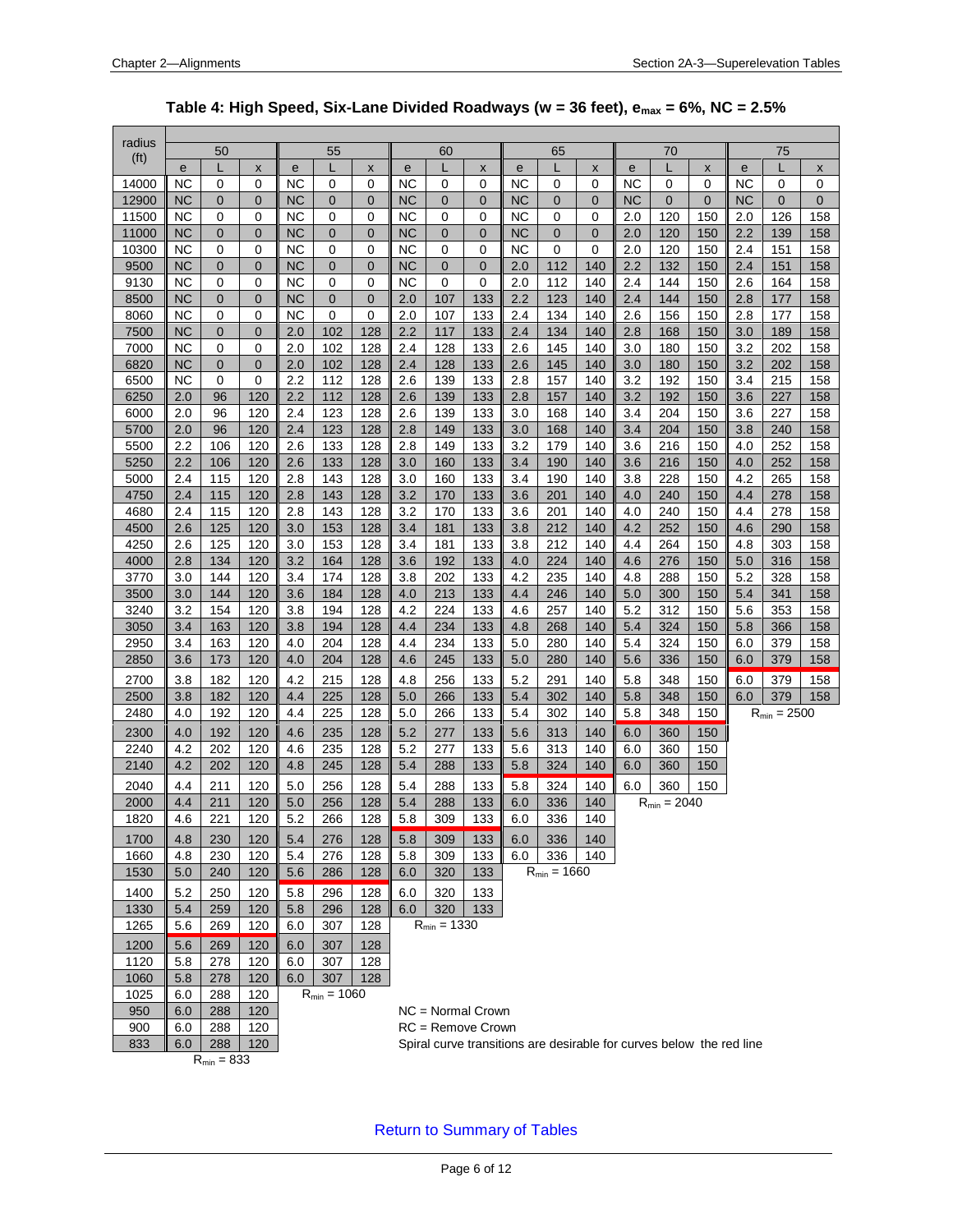<span id="page-6-0"></span>

| radius            |           |                 |                |           |                  |                |           |                     |                |           |                  |                |     |                  |                                                                      |           |                  |                |
|-------------------|-----------|-----------------|----------------|-----------|------------------|----------------|-----------|---------------------|----------------|-----------|------------------|----------------|-----|------------------|----------------------------------------------------------------------|-----------|------------------|----------------|
| (f <sub>t</sub> ) |           | 50              |                |           | 55               |                |           | 60                  |                |           | 65               |                |     | 70               |                                                                      |           | 75               |                |
|                   | e         | L               | X              | e         |                  | X              | e         | L                   | X              | e         | L                | X              | e   | L                | X                                                                    | e         | L                | $\pmb{\times}$ |
| 14000             | <b>NC</b> | 0               | 0              | NC        | 0                | 0              | <b>NC</b> | 0                   | 0              | NC        | 0                | 0              | ΝC  | 0                | 0                                                                    | NC        | 0                | 0              |
| 12900             | <b>NC</b> | $\mathbf{0}$    | $\overline{0}$ | <b>NC</b> | $\mathbf 0$      | $\overline{0}$ | <b>NC</b> | 0                   | $\mathbf 0$    | <b>NC</b> | 0                | $\overline{0}$ | NC  | $\mathbf{0}$     | $\overline{0}$                                                       | <b>NC</b> | $\overline{0}$   | $\overline{0}$ |
| 11500             | NC        | 0               | 0              | <b>NC</b> | 0                | 0              | NC        | 0                   | 0              | NC        | 0                | 0              | 2.0 | 150              | 188                                                                  | 2.0       | 158              | 197            |
| 11000             | NC        | $\mathbf 0$     | $\overline{0}$ | <b>NC</b> | $\mathbf{0}$     | $\overline{0}$ | NC        | $\overline{0}$      | $\overline{0}$ | <b>NC</b> | $\overline{0}$   | $\overline{0}$ | 2.0 | 150              | 188                                                                  | 2.2       | 174              | 197            |
| 10300             | NC        | 0               | 0              | NC        | 0                | 0              | NC        | 0                   | 0              | NC        | 0                | 0              | 2.0 | 150              | 188                                                                  | 2.4       | 189              | 197            |
| 9500              | <b>NC</b> | $\mathbf 0$     | $\overline{0}$ | <b>NC</b> | $\mathbf{0}$     | $\overline{0}$ | <b>NC</b> | 0                   | 0              | 2.0       | 140              | 175            | 2.2 | 165              | 188                                                                  | 2.4       | 189              | 197            |
| 9130              | NC        | 0               | 0              | ΝC        | 0                | 0              | NC        | 0                   | 0              | 2.0       | 140              | 175            | 2.4 | 180              | 188                                                                  | 2.6       | 205              | 197            |
| 8500              | ΝC        | $\mathbf 0$     | $\mathbf 0$    | <b>NC</b> | $\mathbf{0}$     | $\overline{0}$ | 2.0       | 133                 | 167            | 2.2       | 154              | 175            | 2.4 | 180              | 188                                                                  | 2.8       | 221              | 197            |
| 8060              | NC        | 0               | 0              | ΝC        | 0                | 0              | 2.0       | 133                 | 167            | 2.4       | 168              | 175            | 2.6 | 195              | 188                                                                  | 2.8       | 221              | 197            |
| 7500              | <b>NC</b> | $\mathbf 0$     | $\mathbf 0$    | 2.0       | 128              | 160            | 2.2       | 147                 | 167            | 2.4       | 168              | 175            | 2.8 | 210              | 188                                                                  | 3.0       | 237              | 197            |
| 7000              | NC        | 0               | 0              | 2.0       | 128              | 160            | 2.4       | 160                 | 167            | 2.6       | 182              | 175            | 3.0 | 225              | 188                                                                  | 3.2       | 252              | 197            |
| 6820              | <b>NC</b> | $\overline{0}$  | 0              | 2.0       | 128              | 160            | 2.4       | 160                 | 167            | 2.6       | 182              | 175            | 3.0 | 225              | 188                                                                  | 3.2       | 252              | 197            |
| 6500              | NC        | 0               | 0              | 2.2       | 141              | 160            | 2.6       | 173                 | 167            | 2.8       | 196              | 175            | 3.2 | 240              | 188                                                                  | 3.4       | 268              | 197            |
| 6250              | 2.0       | 120             | 150            | 2.2       | 141              | 160            | 2.6       | 173                 | 167            | 2.8       | 196              | 175            | 3.2 | 240              | 188                                                                  | 3.6       | 284              | 197            |
| 6000              | 2.0       | 120             | 150            | 2.4       | 153              | 160            | 2.6       | 173                 | 167            | 3.0       | 210              | 175            | 3.4 | 255              | 188                                                                  | 3.6       | 284              | 197            |
| 5700              | 2.0       | 120             | 150            | 2.4       | 153              | 160            | 2.8       | 186                 | 167            | 3.0       | 210              | 175            | 3.4 | 255              | 188                                                                  | 3.8       | 300              | 197            |
| 5500              | 2.2       | 132             | 150            | 2.6       | 166              | 160            | 2.8       | 186                 | 167            | 3.2       | 224              | 175            | 3.6 | 270              | 188                                                                  | 4.0       | 316              | 197            |
| 5250              | 2.2       | 132             | 150            | 2.6       | 166              | 160            | 3.0       | 200                 | 167            | 3.4       | 238              | 175            | 3.6 | 270              | 188                                                                  | 4.0       | 316              | 197            |
| 5000              | 2.4       | 144             | 150            | 2.8       | 179              | 160            | 3.0       | 200                 | 167            | 3.4       | 238              | 175            | 3.8 | 285              | 188                                                                  | 4.2       | 331              | 197            |
| 4750              | 2.4       | 144             | 150            | 2.8       | 179              | 160            | 3.2       | 213                 | 167            | 3.6       | 252              | 175            | 4.0 | 300              | 188                                                                  | 4.4       | 347              | 197            |
| 4680              | 2.4       | 144             | 150            | 2.8       | 179              | 160            | 3.2       | 213                 | 167            | 3.6       | 252              | 175            | 4.0 | 300              | 188                                                                  | 4.4       | 347              | 197            |
| 4500              | 2.6       | 156             | 150            | 3.0       | 192              | 160            | 3.4       | 226                 | 167            | 3.8       | 266              | 175            | 4.2 | 315              | 188                                                                  | 4.6       | 363              | 197            |
| 4250              | 2.6       | 156             | 150            | 3.0       | 192              | 160            | 3.4       | 226                 | 167            | 3.8       | 266              | 175            | 4.4 | 330              | 188                                                                  | 4.8       | 379              | 197            |
| 4000              | 2.8       | 168             | 150            | 3.2       | 204              | 160            | 3.6       | 240                 | 167            | 4.0       | 280              | 175            | 4.6 | 345              | 188                                                                  | 5.0       | 395              | 197            |
| 3770              | 3.0       | 180             | 150            | 3.4       | 217              | 160            | 3.8       | 253                 | 167            | 4.2       | 294              | 175            | 4.8 | 360              | 188                                                                  | 5.2       | 410              | 197            |
| 3500              | 3.0       | 180             | 150            | 3.6       | 230              | 160            | 4.0       | 266                 | 167            | 4.4       | 308              | 175            | 5.0 | 375              | 188                                                                  | 5.4       | 426              | 197            |
| 3240              | 3.2       | 192             | 150            | 3.8       | 243              | 160            | 4.2       | 280                 | 167            | 4.6       | 322              | 175            | 5.2 | 390              | 188                                                                  | 5.6       | 442              | 197            |
| 3050              | 3.4       | 204             | 150            | 3.8       | 243              | 160            | 4.4       | 293                 | 167            | 4.8       | 336              | 175            | 5.4 | 405              | 188                                                                  | 5.8       | 458              | 197            |
| 2950              | 3.4       | 204             | 150            | 4.0       | 256              | 160            | 4.4       | 293                 | 167            | 5.0       | 350              | 175            | 5.4 | 405              | 188                                                                  | 6.0       | 473              | 197            |
| 2850              | 3.6       | 216             | 150            | 4.0       | 256              | 160            | 4.6       | 306                 | 167            | 5.0       | 350              | 175            | 5.6 | 420              | 188                                                                  | 6.0       | 473              | 197            |
| 2700              | 3.8       | 228             | 150            | 4.2       | 268              | 160            | 4.8       | 320                 | 167            | 5.2       | 363              | 175            | 5.8 | 435              | 188                                                                  | 6.0       | 473              | 197            |
| 2500              | 3.8       | 228             | 150            | 4.4       | 281              | 160            | 5.0       | 333                 | 167            | 5.4       | 377              | 175            | 5.8 | 435              | 188                                                                  | 6.0       | 473              | 197            |
| 2480              | 4.0       | 240             | 150            | 4.4       | 281              | 160            | 5.0       | 333                 | 167            | 5.4       | 377              | 175            | 5.8 | 435              | 188                                                                  |           | $R_{min} = 2500$ |                |
| 2300              | 4.0       | 240             | 150            | 4.6       | 294              | 160            | 5.2       | 346                 | 167            | 5.6       | 391              | 175            | 6.0 | 450              | 188                                                                  |           |                  |                |
| 2240              | 4.2       | 252             | 150            | 4.6       | 294              | 160            | 5.2       | 346                 | 167            | 5.6       | 391              | 175            | 6.0 | 450              | 188                                                                  |           |                  |                |
| 2140              | 4.2       | 252             | 150            | 4.8       | 307              | 160            | 5.4       | 360                 | 167            | 5.8       | 405              | 175            | 6.0 | 450              | 188                                                                  |           |                  |                |
|                   |           |                 |                |           |                  |                |           |                     |                |           |                  |                |     |                  |                                                                      |           |                  |                |
| 2040              | 4.4       | 264             | 150            | 5.0       | 320              | 160            | 5.4       | 360                 | 167            | 5.8       | 405              | 175            | 6.0 | 450              | 188                                                                  |           |                  |                |
| 2000              | 4.4       | 264             | 150            | 5.0       | 320              | 160            | 5.4       | 360                 | 167            | 6.0       | 419              | 175            |     | $R_{min} = 2040$ |                                                                      |           |                  |                |
| 1820              | 4.6       | 276             | 150            | $5.2\,$   | 332              | 160            |           | 5.8 386 167         |                | 6.0       | 419              | 175            |     |                  |                                                                      |           |                  |                |
| 1700              | 4.8       | 288             | 150            | 5.4       | 345              | 160            | 5.8       | 386                 | 167            | 6.0       | 419              | 175            |     |                  |                                                                      |           |                  |                |
| 1660              | 4.8       | 288             | 150            | 5.4       | 345              | 160            | 5.8       | 386                 | 167            | 6.0       | 419              | 175            |     |                  |                                                                      |           |                  |                |
| 1530              | 5.0       | 300             | 150            | 5.6       | 358              | 160            | 6.0       | 400                 | 167            |           | $R_{min} = 1660$ |                |     |                  |                                                                      |           |                  |                |
| 1400              | 5.2       | 312             | 150            | 5.8       | 371              | 160            | 6.0       | 400                 | 167            |           |                  |                |     |                  |                                                                      |           |                  |                |
| 1330              | 5.4       | 324             | 150            | 5.8       | 371              | 160            | 6.0       | 400                 | 167            |           |                  |                |     |                  |                                                                      |           |                  |                |
| 1265              | 5.6       | 336             | 150            | 6.0       | 383              | 160            |           | $R_{min} = 1330$    |                |           |                  |                |     |                  |                                                                      |           |                  |                |
| 1200              | 5.6       | 336             | 150            | 6.0       | 383              | 160            |           |                     |                |           |                  |                |     |                  |                                                                      |           |                  |                |
| 1120              | 5.8       | 348             | 150            | 6.0       | 383              | 160            |           |                     |                |           |                  |                |     |                  |                                                                      |           |                  |                |
| 1060              | 5.8       | 348             | 150            | 6.0       | 383              | 160            |           |                     |                |           |                  |                |     |                  |                                                                      |           |                  |                |
| 1025              | 6.0       | 360             | 150            |           | $R_{min} = 1060$ |                |           |                     |                |           |                  |                |     |                  |                                                                      |           |                  |                |
| 950               | 6.0       | 360             | 150            |           |                  |                |           | $NC = Normal Crown$ |                |           |                  |                |     |                  |                                                                      |           |                  |                |
| 900               | 6.0       | 360             | 150            |           |                  |                |           | $RC =$ Remove Crown |                |           |                  |                |     |                  |                                                                      |           |                  |                |
| 833               | 6.0       | 360             | 150            |           |                  |                |           |                     |                |           |                  |                |     |                  | Spiral curve transitions are desirable for curves below the red line |           |                  |                |
|                   |           | $R_{min} = 833$ |                |           |                  |                |           |                     |                |           |                  |                |     |                  |                                                                      |           |                  |                |

**Table 5: High Speed, Eight-Lane Divided Roadways (w = 48 feet), emax = 6%, NC = 2.5%**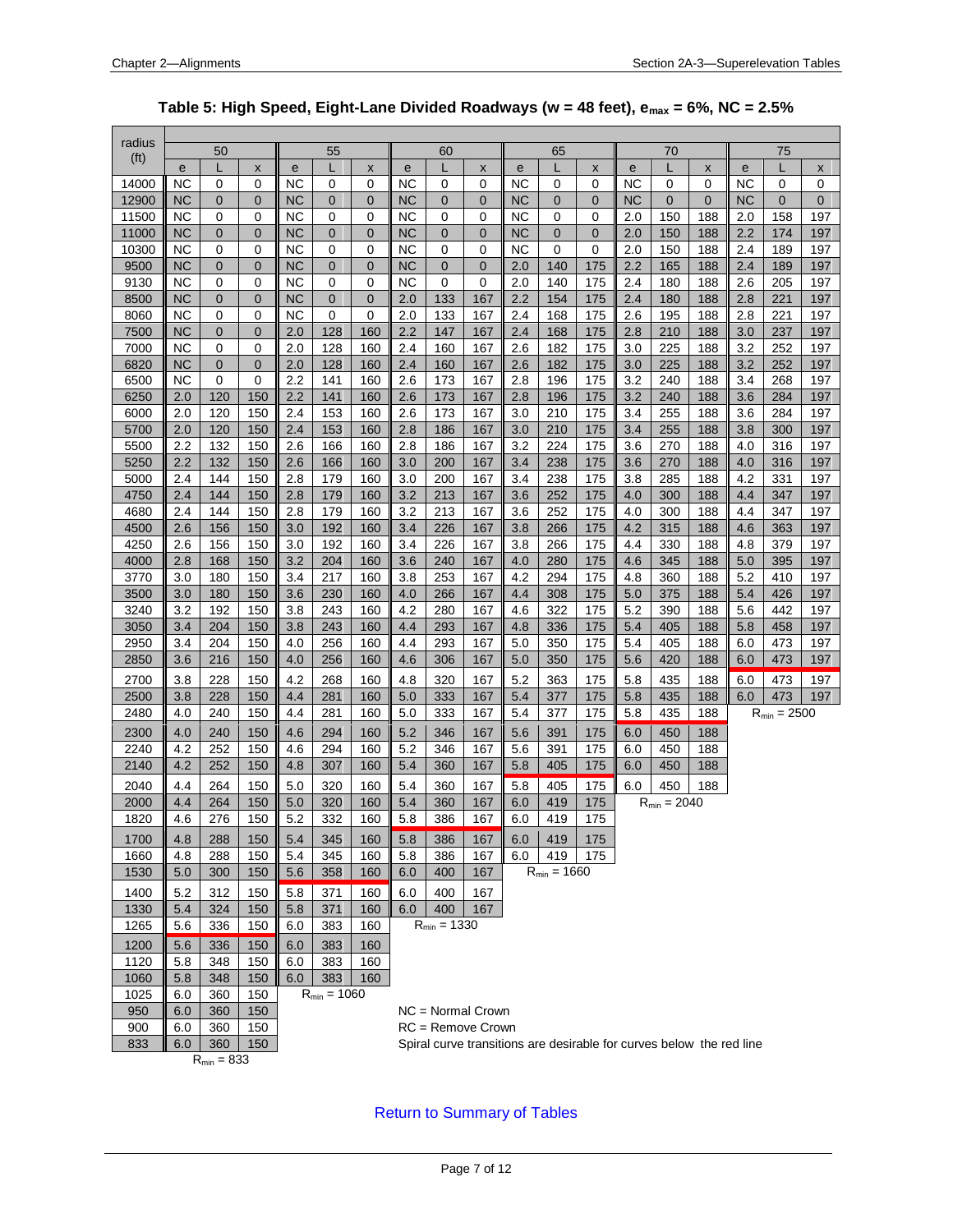#### **Table 6:** Ramps (w = 16 feet) and Loops (w = 18 feet),  $e_{max} = 6\%$ , NC =  $2\%$

<span id="page-7-0"></span>

| radius            |                        |                     |                      |                        |                     |                               |                        |                   |                |                        |                     |                           |                        |                                         |                           |                 |                                                   |          |            |                      |          |
|-------------------|------------------------|---------------------|----------------------|------------------------|---------------------|-------------------------------|------------------------|-------------------|----------------|------------------------|---------------------|---------------------------|------------------------|-----------------------------------------|---------------------------|-----------------|---------------------------------------------------|----------|------------|----------------------|----------|
| (f <sup>t</sup> ) | $\mathbf e$            | 30<br>L             | X                    | e                      | 35                  | $\pmb{\times}$                | e                      | 40                | X              | e                      | 45<br>L             | $\boldsymbol{\mathsf{x}}$ | e                      | 50<br>L                                 | $\boldsymbol{\mathsf{x}}$ | e               | 55<br>L                                           | X        | e          | 60                   | X        |
| 9130              | <b>NC</b>              | 0                   | 0                    | <b>NC</b>              | 0                   | $\mathbf 0$                   | <b>NC</b>              | 0                 | 0              | <b>NC</b>              | 0                   | $\mathbf 0$               | <b>NC</b>              | 0                                       | 0                         | <b>NC</b>       | 0                                                 | 0        | <b>NC</b>  | 0                    | 0        |
| 8500              | <b>NC</b>              | 0                   | 0                    | NС                     | 0                   | 0                             | NC                     | 0                 | 0              | <b>NC</b>              | 0                   | 0                         | <b>NC</b>              | 0                                       | $\mathbf 0$               | NС              | 0                                                 | 0        | RC         | 62                   | 62       |
| 8060              | <b>NC</b>              | 0                   | 0                    | <b>NC</b>              | 0                   | $\Omega$                      | <b>NC</b>              | 0                 | $\Omega$       | <b>NC</b>              | 0                   | $\mathbf 0$               | <b>NC</b>              | 0                                       | $\mathbf 0$               | <b>NC</b>       | $\Omega$                                          | $\Omega$ | RC         | 62                   | 62       |
| 7500              | <b>NC</b>              | $\overline{0}$      | $\mathbf 0$          | NC                     | 0                   | $\overline{0}$                | NC                     | 0                 | 0              | <b>NC</b>              | $\overline{0}$      | 0                         | <b>NC</b>              | $\overline{0}$                          | $\mathbf 0$               | RC              | 60                                                | 60       | 2.2        | 68                   | 62       |
| 7000<br>6820      | <b>NC</b><br><b>NC</b> | 0<br>$\mathbf 0$    | 0<br>$\mathbf 0$     | <b>NC</b><br><b>NC</b> | 0<br>0              | $\mathbf 0$<br>$\overline{0}$ | <b>NC</b><br><b>NC</b> | 0<br>$\mathbf{0}$ | 0<br>0         | <b>NC</b><br><b>NC</b> | 0<br>$\overline{0}$ | 0<br>$\mathbf 0$          | <b>NC</b><br><b>NC</b> | 0<br>$\overline{0}$                     | 0<br>$\overline{0}$       | RC<br><b>RC</b> | 60<br>60                                          | 60<br>60 | 2.4<br>2.4 | 75<br>75             | 62<br>62 |
| 6500              | <b>NC</b>              | 0                   | 0                    | <b>NC</b>              | 0                   | $\Omega$                      | <b>NC</b>              | 0                 | 0              | <b>NC</b>              | 0                   | $\mathbf 0$               | <b>NC</b>              | 0                                       | 0                         | 2.2             | 66                                                | 60       | 2.6        | 81                   | 62       |
| 6250              | <b>NC</b>              | 0                   | $\overline{0}$       | <b>NC</b>              | $\mathbf{0}$        | $\overline{0}$                | <b>NC</b>              | 0                 | $\overline{0}$ | <b>NC</b>              | $\overline{0}$      | $\mathbf 0$               | <b>RC</b>              | 56                                      | 56                        | 2.2             | 66                                                | 60       | 2.6        | 81                   | 62       |
| 6000              | <b>NC</b>              | 0                   | 0                    | <b>NC</b>              | 0                   | 0                             | NC                     | 0                 | 0              | NC                     | 0                   | $\mathbf 0$               | <b>RC</b>              | 56                                      | 56                        | 2.4             | 72                                                | 60       | 2.6        | 81                   | 62       |
| 5700              | <b>NC</b>              | 0                   | $\overline{0}$       | NC                     | 0                   | $\mathbf 0$                   | NC                     | 0                 | 0              | <b>NC</b>              | 0                   | $\mathbf{0}$              | <b>RC</b>              | 56                                      | 56                        | 2.4             | 72                                                | 60       | 2.8        | 87                   | 62       |
| 5500<br>5250      | <b>NC</b><br><b>NC</b> | 0<br>$\overline{0}$ | 0<br>$\Omega$        | <b>NC</b><br>NC        | 0<br>$\overline{0}$ | 0<br>$\overline{0}$           | <b>NC</b><br>NC        | 0<br>0            | 0<br>0         | <b>NC</b><br><b>RC</b> | 0<br>52             | $\mathbf 0$<br>52         | 2.2<br>2.2             | 62<br>62                                | 56<br>56                  | 2.6<br>2.6      | 78<br>78                                          | 60<br>60 | 2.8<br>3.0 | 87<br>93             | 62<br>62 |
| 5000              | <b>NC</b>              | 0                   | 0                    | <b>NC</b>              | 0                   | 0                             | <b>NC</b>              | 0                 | 0              | <b>RC</b>              | 52                  | 52                        | 2.4                    | 67                                      | 56                        | 2.8             | 83                                                | 60       | 3.0        | 93                   | 62       |
| 4750              | <b>NC</b>              | 0                   | $\overline{0}$       | <b>NC</b>              | 0                   | $\mathbf 0$                   | <b>NC</b>              | 0                 | $\mathbf 0$    | <b>RC</b>              | 52                  | 52                        | 2.4                    | 67                                      | 56                        | 2.8             | 83                                                | 60       | 3.2        | 99                   | 62       |
| 4680              | <b>NC</b>              | 0                   | 0                    | NC                     | 0                   | 0                             | <b>NC</b>              | 0                 | 0              | RC                     | 52                  | 52                        | 2.4                    | 67                                      | 56                        | 2.8             | 83                                                | 60       | 3.2        | 99                   | 62       |
| 4500              | <b>NC</b>              | $\mathbf{0}$        | $\Omega$             | <b>NC</b>              | $\mathbf{0}$        | $\overline{0}$                | NC                     | 0                 | 0              | 2.2                    | 57                  | 52                        | 2.6                    | 73                                      | 56                        | 3.0             | 89                                                | 60       | 3.4        | 106                  | 62       |
| 4250              | <b>NC</b>              | 0                   | 0                    | NC                     | 0                   | 0                             | NC                     | 0                 | 0              | 2.2                    | 57                  | 52                        | 2.6                    | 73                                      | 56                        | 3.0             | 89                                                | 60       | 3.4        | 106                  | 62       |
| 4000              | <b>NC</b><br><b>NC</b> | $\mathbf{0}$        | $\mathbf 0$          | NC                     | 0                   | $\overline{0}$<br>0           | RC                     | 48                | 48<br>48       | 2.4                    | 62                  | 52                        | 2.8                    | 78                                      | 56                        | 3.2             | 95                                                | 60       | 3.6        | 112                  | 62       |
| 3770<br>3500      | <b>NC</b>              | 0<br>$\overline{0}$ | 0<br>$\mathbf 0$     | NC<br>NC               | 0<br>$\overline{0}$ | $\overline{0}$                | RC<br>2.2              | 48<br>53          | 48             | 2.4<br>2.6             | 62<br>67            | 52<br>52                  | 3.0<br>3.0             | 84<br>84                                | 56<br>56                  | 3.4<br>3.6      | 101<br>107                                        | 60<br>60 | 3.8<br>4.0 | 118<br>124           | 62<br>62 |
| 3240              | <b>NC</b>              | 0                   | 0                    | RC                     | 45                  | 45                            | 2.4                    | 58                | 48             | 2.8                    | 73                  | 52                        | 3.2                    | 90                                      | 56                        | 3.8             | 113                                               | 60       | 4.2        | 131                  | 62       |
| 3050              | <b>NC</b>              | 0                   | $\Omega$             | RC                     | 45                  | 45                            | 2.4                    | 58                | 48             | 3.0                    | 78                  | 52                        | 3.4                    | 95                                      | 56                        | 3.8             | 113                                               | 60       | 4.4        | 137                  | 62       |
| 2950              | <b>NC</b>              | 0                   | 0                    | RC                     | 45                  | 45                            | 2.6                    | 63                | 48             | 3.0                    | 78                  | 52                        | 3.4                    | 95                                      | 56                        | 4.0             | 119                                               | 60       | 4.4        | 137                  | 62       |
| 2850              | <b>NC</b><br><b>NC</b> | $\overline{0}$      | $\Omega$<br>$\Omega$ | 2.2                    | 50                  | 45                            | 2.6                    | 63                | 48<br>48       | 3.0<br>3.2             | 78                  | 52                        | 3.6                    | 101                                     | 56                        | 4.0<br>4.2      | 119                                               | 60       | 4.6        | 143                  | 62<br>62 |
| 2700<br>2500      | <b>RC</b>              | 0<br>43             | 43                   | 2.2<br>2.4             | 50<br>54            | 45<br>45                      | 2.8<br>2.8             | 67<br>67          | 48             | 3.4                    | 83<br>88            | 52<br>52                  | 3.8<br>3.8             | 106<br>106                              | 56<br>56                  | 4.4             | 125<br>131                                        | 60<br>60 | 4.8<br>5.0 | 149<br>155           | 62       |
| 2480              | <b>RC</b>              | 43                  | 43                   | 2.4                    | 54                  | 45                            | 3.0                    | 72                | 48             | 3.4                    | 88                  | 52                        | 4.0                    | 112                                     | 56                        | 4.4             | 131                                               | 60       | 5.0        | 155                  | 62       |
| 2300              | <b>RC</b>              | 43                  | 43                   | 2.6                    | 59                  | 45                            | 3.0                    | 72                | 48             | 3.6                    | 93                  | 52                        | 4.0                    | 112                                     | 56                        | 4.6             | 137                                               | 60       | 5.2        | 162                  | 62       |
| 2240              | <b>RC</b>              | 43                  | 43                   | 2.6                    | 59                  | 45                            | 3.2                    | 77                | 48             | 3.6                    | 93                  | 52                        | 4.2                    | 118                                     | 56                        | 4.6             | 137                                               | 60       | 5.2        | 162                  | 62       |
| 2140              | 2.2                    | 47                  | 43                   | 2.6                    | 59                  | 45                            | 3.2                    | 77                | 48             | 3.8                    | 98                  | 52                        | 4.2                    | 118                                     | 56                        | 4.8             | 143                                               | 60       | 5.4        | 168                  | 62       |
| 2040<br>2000      | 2.2<br>2.2             | 47<br>47            | 43<br>43             | 2.8<br>2.8             | 63<br>63            | 45<br>45                      | 3.4<br>3.4             | 82<br>82          | 48<br>48       | 3.8<br>4.0             | 98<br>104           | 52<br>52                  | 4.4<br>4.4             | 123<br>123                              | 56<br>56                  | 5.0<br>5.0      | 149<br>149                                        | 60<br>60 | 5.4<br>5.4 | 168<br>168           | 62<br>62 |
| 1820              | 2.4                    | 51                  | 43                   | 3.0                    | 68                  | 45                            | 3.6                    | 87                | 48             | 4.2                    | 109                 | 52                        | 4.6                    | 129                                     | 56                        | 5.2             | 155                                               | 60       | 5.8        | 180                  | 62       |
| 1700              | 2.6                    | 55                  | 43                   | 3.2                    | 72                  | 45                            | 3.8                    | 92                | 48             | 4.2                    | 109                 | 52                        | 4.8                    | 134                                     | 56                        | 5.4             | 161                                               | 60       | 5.8        | 180                  | 62       |
| 1660              | 2.6                    | 55                  | 43                   | 3.2                    | 72                  | 45                            | 3.8                    | 92                | 48             | 4.4                    | 114                 | 52                        | 4.8                    | 134                                     | 56                        | 5.4             | 161                                               | 60       | 5.8        | 180                  | 62       |
| 1530              | 2.8                    | 60                  | 43                   | 3.4                    | 77                  | 45                            | 4.0                    | 96                | 48             | 4.6                    | 119                 | 52                        | 5.0                    | 140                                     | 56                        | 5.6             | 167                                               | 60       | 6.0        | 186                  | 62       |
| 1400<br>1330      | 3.0<br>3.0             | 64                  | 43<br>43             | 3.6                    | 81                  | 45                            | 4.2<br>4.2             | 101               | 48<br>48       | 4.8                    | 124                 | 52                        | 5.2                    | 146                                     | 56                        | 5.8             | 173                                               | 60       | 6.0        | 186                  | 62<br>62 |
| 1265              | 3.2                    | 64<br>68            | 43                   | 3.6<br>3.8             | 81<br>86            | 45<br>45                      | 4.4                    | 101<br>106        | 48             | 4.8<br>5.0             | 124<br>130          | 52<br>52                  | 5.4<br>5.6             | 151<br>157                              | 56<br>56                  | 5.8<br>6.0      | 173<br>179                                        | 60<br>60 | 6.0        | 186<br>$Rmin = 1330$ |          |
| 1200              | 3.2                    | 68                  | 43                   | 3.8                    | 86                  | 45                            | 4.4                    | 106               | 48             | 5.0                    | 130                 | 52                        | 5.6                    | 157                                     | 56                        | 6.0             | 179                                               | 60       |            |                      |          |
| 1120              | 3.4                    | 72                  | 43                   | 4.0                    | 90                  | 45                            | 4.6                    | 111               | 48             | 5.2                    | 135                 | 52                        | 5.8                    | 162                                     | 56                        | 6.0             | 179                                               | 60       |            |                      |          |
| 1060              | 3.6                    | 77                  | 43                   | 4.2                    | 95                  | 45                            | 4.8                    | 116               | 48             | 5.4                    | 140                 | 52                        | 5.8                    | 162                                     | 56                        | 6.0             | 179                                               | 60       |            |                      |          |
| 1025              | 3.6                    | 77                  | 43                   | 4.2                    | 95                  | 45                            | 4.8                    | 116               | 48             | 5.4                    | 140                 | 52                        | 6.0                    | 168                                     | 56                        |                 | $Rmin = 1060$                                     |          |            |                      |          |
| 950<br>900        | 3.8<br>3.8             | 81<br>81            | 43<br>43             | 4.4<br>4.4             | 99<br>99            | 45<br>45                      | 5.0<br>5.2             | 120<br>125        | 48<br>48       | 5.6<br>5.8             | 145<br>150          | 52<br>52                  | 6.0<br>6.0             | 168<br>168                              | 56<br>56                  |                 |                                                   |          |            |                      |          |
| 833               | 4.0                    | 85                  | 43                   | 4.6                    | 104                 | 45                            | 5.2                    | 125               | 48             | 5.8                    | 150                 | 52                        | 6.0                    | 168                                     | 56                        |                 |                                                   |          |            |                      |          |
| 810               | 4.0                    | 85                  | 43                   | 4.6                    | 104                 | 45                            | 5.4                    | 130               | 48             | 5.8                    | 150                 | 52                        |                        | $Rmin = 833$                            |                           |                 |                                                   |          |            |                      |          |
| 750               | 4.2                    | 89                  | 43                   | 4.8                    | 108                 | 45                            | 5.6                    | 135               | 48             | 6.0                    | 155                 | 52                        |                        |                                         |                           |                 |                                                   |          |            |                      |          |
| 700               | 4.2                    | 89                  | 43                   | 5.0                    | 113                 | 45                            | 5.6                    | 135               | 48             | 6.0                    | 155                 | 52                        |                        |                                         |                           |                 |                                                   |          |            |                      |          |
| 643<br>620        | 4.4<br>4.4             | 94<br>94            | 43<br>43             | 5.2<br>5.2             | 117<br>117          | 45<br>45                      | 5.8<br>5.8             | 140<br>140        | 48<br>48       | 6.0                    | 155<br>$Rmin = 643$ | 52                        |                        |                                         |                           |                 |                                                   |          |            |                      |          |
| 575               | 4.6                    | 98                  | 43                   | 5.4                    | 122                 | 45                            | 6.0                    | 144               | 48             |                        |                     |                           |                        |                                         |                           |                 |                                                   |          |            |                      |          |
| 500               | 5.0                    | 106                 | 43                   | 5.6                    | 126                 | 45                            | 6.0                    | 144               | 48             |                        |                     |                           |                        |                                         |                           |                 |                                                   |          |            |                      |          |
| 485               | 5.0                    | 106                 | 43                   | 5.8                    | 131                 | 45                            | 6.0                    | 144               | 48             |                        |                     |                           | $NC = Normal Crown$    |                                         |                           |                 |                                                   |          |            |                      |          |
| 460               | 5.0                    | 106                 | 43                   | 5.8                    | 131                 | 45                            |                        | $Rmin = 485$      |                |                        |                     |                           | $RC =$ Remove Crown    |                                         |                           |                 |                                                   |          |            |                      |          |
| 425               | 5.2                    | 111                 | 43                   | 6.0                    | 135                 | 45                            |                        |                   |                |                        |                     |                           |                        |                                         |                           |                 |                                                   |          |            |                      |          |
| 375<br>340        | 5.4<br>5.6             | 115<br>119          | 43<br>43             | 6.0<br>6.0             | 135<br>135          | 45<br>45                      |                        |                   |                |                        |                     |                           |                        | offtracking if radius is less than 250' |                           |                 | *Note: Pavement width of 16' will not accommodate |          |            |                      |          |
| 320               | 5.8                    | 123                 | 43                   |                        | $Rmin = 340$        |                               |                        |                   |                |                        | <b>Design Speed</b> |                           |                        | Radius                                  |                           | Width           | e                                                 |          | X          |                      |          |
| 300               | 5.8                    | 123                 | 43                   |                        |                     |                               |                        |                   |                |                        | mph                 |                           |                        | ft.                                     |                           | ft.             | %                                                 | ft.      | ft.        |                      |          |
| 275               | 6.0                    | 128                 | 43                   |                        |                     |                               |                        |                   |                |                        | 25                  |                           |                        | 150                                     |                           | 18              | 6                                                 | 128      | 43         |                      |          |
| 250               | 6.0                    | 128                 | 43                   |                        |                     |                               |                        |                   |                |                        | 30                  |                           |                        | 250                                     |                           | 18              | 6                                                 | 137      | 46         |                      |          |
| 231               | 6.0                    | 128<br>$Rmin = 231$ | 43                   |                        |                     |                               |                        |                   |                |                        | 35                  |                           |                        | 350                                     |                           | 16              | 6                                                 | 135      | 45         |                      |          |
|                   |                        |                     |                      |                        |                     |                               |                        |                   |                |                        |                     |                           |                        |                                         |                           |                 |                                                   |          |            |                      |          |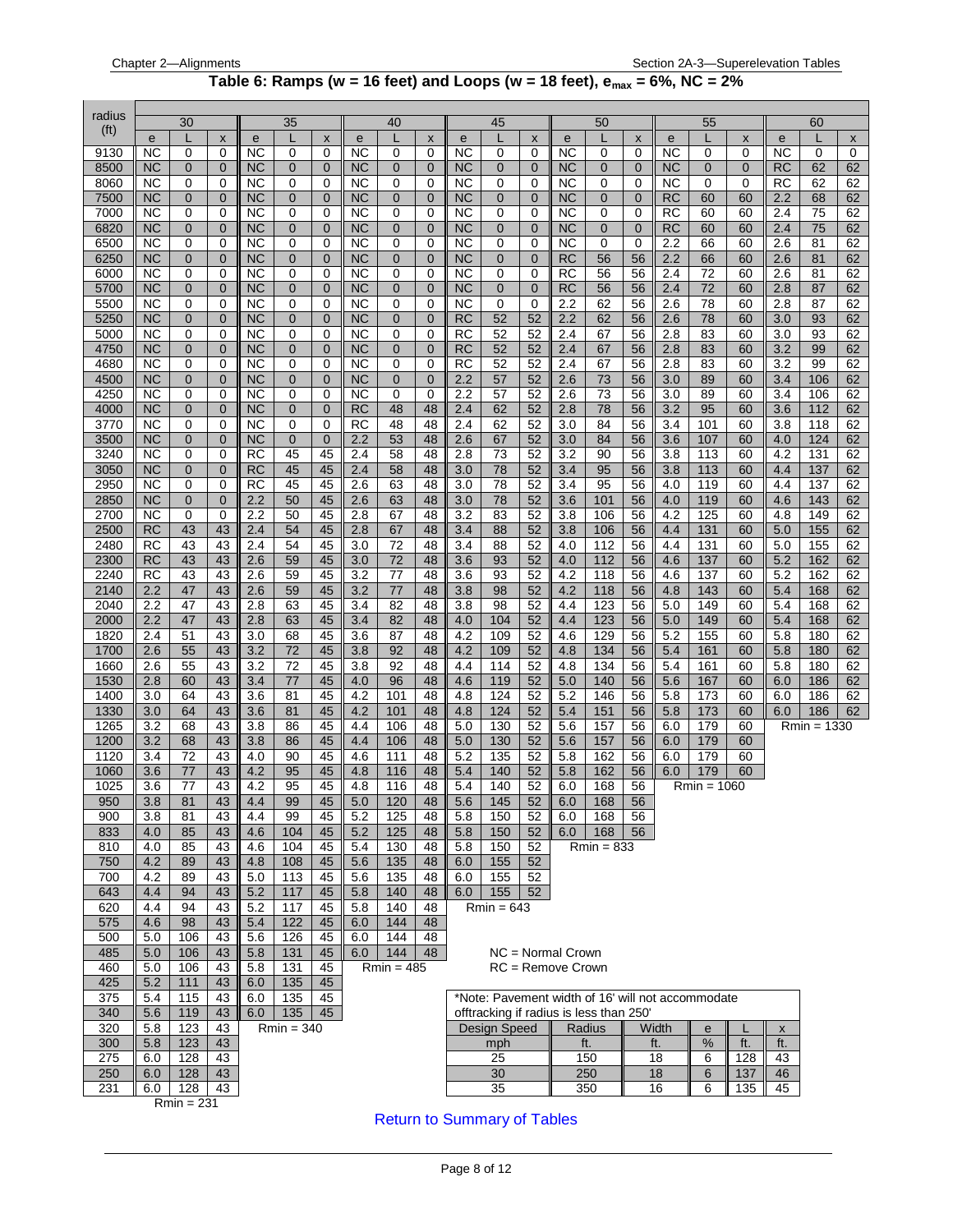#### **Table 7: Ramps (w = 24 feet), emax = 6%, normal cross slope (2%)**

<span id="page-8-0"></span>

| radius            |                        |                               |                               |                        |                   |                         |                        |                  |                     |                 | Design Speed (mph)  |                     |                 |                |                     |            |               |                                   |                |                     |                         |
|-------------------|------------------------|-------------------------------|-------------------------------|------------------------|-------------------|-------------------------|------------------------|------------------|---------------------|-----------------|---------------------|---------------------|-----------------|----------------|---------------------|------------|---------------|-----------------------------------|----------------|---------------------|-------------------------|
| (f <sup>t</sup> ) |                        | 30                            |                               |                        | 35                |                         |                        | 40               |                     |                 | 45                  |                     |                 | 50             |                     |            | 55            |                                   |                | 60                  |                         |
| 9130              | e<br><b>NC</b>         | 0                             | $\pmb{\times}$<br>0           | e<br><b>NC</b>         | L<br>0            | $\pmb{\mathsf{x}}$<br>0 | ${\bf e}$<br><b>NC</b> | L<br>0           | $\pmb{\times}$<br>0 | ${\bf e}$<br>ΝC | 0                   | X<br>0              | e<br><b>NC</b>  | 0              | $\pmb{\times}$<br>0 | e<br>ΝC    | 0             | $\pmb{\mathsf{x}}$<br>$\mathbf 0$ | e<br><b>NC</b> | 0                   | $\pmb{\mathsf{x}}$<br>0 |
| 8500              | <b>NC</b>              | $\overline{0}$                | $\overline{0}$                | ΝC                     | $\mathbf{0}$      | $\Omega$                | <b>NC</b>              | $\overline{0}$   | $\Omega$            | <b>NC</b>       | $\overline{0}$      | $\mathbf 0$         | <b>NC</b>       | $\overline{0}$ | $\overline{0}$      | <b>NC</b>  | $\mathbf{0}$  | $\overline{0}$                    | RC             | 80                  | 80                      |
| 8060              | <b>NC</b>              | $\mathbf 0$                   | 0                             | NC                     | 0                 | 0                       | <b>NC</b>              | 0                | 0                   | ΝC              | 0                   | 0                   | NC              | 0              | 0                   | <b>NC</b>  | 0             | 0                                 | <b>RC</b>      | 80                  | 80                      |
| 7500              | <b>NC</b>              | $\overline{0}$                | $\mathbf 0$                   | <b>NC</b>              | $\overline{0}$    | $\overline{0}$          | <b>NC</b>              | $\overline{0}$   | $\overline{0}$      | <b>NC</b>       | $\overline{0}$      | $\mathbf{0}$        | <b>NC</b>       | $\mathbf{0}$   | $\overline{0}$      | RC         | 77            | 77                                | 2.2            | 88                  | 80                      |
| 7000              | <b>NC</b>              | $\mathbf 0$                   | 0                             | <b>NC</b>              | 0                 | 0                       | <b>NC</b>              | 0                | 0                   | <b>NC</b>       | 0                   | 0                   | <b>NC</b>       | 0              | 0                   | <b>RC</b>  | 77            | 77                                | 2.4            | 96                  | 80                      |
| 6820              | <b>NC</b>              | $\mathbf 0$                   | $\mathbf 0$                   | <b>NC</b>              | 0                 | $\overline{0}$          | <b>NC</b>              | $\mathbf 0$      | $\overline{0}$      | ΝC              | 0                   | $\overline{0}$      | NC              | $\mathbf 0$    | $\mathbf 0$         | <b>RC</b>  | 77            | 77                                | 2.4            | 96                  | 80                      |
| 6500              | <b>NC</b>              | 0                             | 0                             | <b>NC</b>              | 0                 | 0                       | <b>NC</b>              | 0                | 0                   | <b>NC</b>       | 0                   | 0                   | <b>NC</b>       | $\mathbf 0$    | 0                   | 2.2        | 84            | 77                                | 2.6            | 104                 | 80                      |
| 6250<br>6000      | <b>NC</b><br><b>NC</b> | $\overline{0}$<br>0           | $\overline{0}$<br>$\mathbf 0$ | ΝC<br>NC               | $\mathbf{0}$<br>0 | $\overline{0}$<br>0     | <b>NC</b><br><b>NC</b> | $\mathbf 0$<br>0 | $\Omega$<br>0       | ΝC<br>ΝC        | $\overline{0}$<br>0 | $\overline{0}$<br>0 | <b>RC</b><br>RC | 72<br>72       | 72<br>72            | 2.2<br>2.4 | 84<br>92      | 77<br>77                          | 2.6<br>2.6     | 104<br>104          | 80<br>80                |
| 5700              | <b>NC</b>              | $\mathbf 0$                   | $\overline{0}$                | <b>NC</b>              | $\mathbf{0}$      | $\overline{0}$          | <b>NC</b>              | $\mathbf 0$      | $\overline{0}$      | <b>NC</b>       | $\mathbf 0$         | $\overline{0}$      | <b>RC</b>       | 72             | 72                  | 2.4        | 92            | 77                                | 2.8            | 112                 | 80                      |
| 5500              | <b>NC</b>              | $\mathbf 0$                   | $\mathbf 0$                   | NC                     | $\Omega$          | 0                       | <b>NC</b>              | 0                | $\Omega$            | ΝC              | 0                   | $\Omega$            | 2.2             | 79             | 72                  | 2.6        | 100           | 77                                | 2.8            | 112                 | 80                      |
| 5250              | <b>NC</b>              | $\overline{0}$                | $\mathbf 0$                   | <b>NC</b>              | $\mathbf{0}$      | $\mathbf 0$             | <b>NC</b>              | $\mathbf{0}$     | $\mathbf 0$         | <b>RC</b>       | 67                  | 67                  | 2.2             | 79             | 72                  | 2.6        | 100           | 77                                | 3.0            | 120                 | 80                      |
| 5000              | <b>NC</b>              | $\mathbf 0$                   | $\mathbf 0$                   | NC                     | 0                 | 0                       | <b>NC</b>              | 0                | $\Omega$            | <b>RC</b>       | 67                  | 67                  | 2.4             | 86             | 72                  | 2.8        | 107           | 77                                | 3.0            | 120                 | 80                      |
| 4750              | <b>NC</b>              | $\overline{0}$                | $\mathbf 0$                   | <b>NC</b>              | 0                 | $\overline{0}$          | <b>NC</b>              | $\mathbf 0$      | $\mathbf 0$         | <b>RC</b>       | 67                  | 67                  | 2.4             | 86             | 72                  | 2.8        | 107           | 77                                | 3.2            | 128                 | 80                      |
| 4680              | <b>NC</b>              | $\mathbf 0$                   | 0                             | <b>NC</b>              | 0                 | 0                       | <b>NC</b>              | 0                | $\Omega$            | <b>RC</b>       | 67                  | 67                  | 2.4             | 86             | 72                  | 2.8        | 107           | 77                                | 3.2            | 128                 | 80                      |
| 4500              | <b>NC</b>              | $\overline{0}$                | $\mathbf 0$                   | ΝC                     | 0                 | $\mathbf 0$             | <b>NC</b>              | 0                | $\mathbf 0$         | 2.2             | 73                  | 67                  | 2.6             | 94             | 72                  | 3.0        | 115           | 77                                | 3.4            | 136                 | 80                      |
| 4250<br>4000      | <b>NC</b><br><b>NC</b> | $\mathbf 0$<br>$\overline{0}$ | 0<br>$\mathbf 0$              | <b>NC</b><br><b>NC</b> | 0<br>$\mathbf{0}$ | 0<br>$\mathbf 0$        | <b>NC</b><br><b>RC</b> | 0<br>62          | $\Omega$<br>62      | 2.2<br>2.4      | 73<br>80            | 67<br>67            | 2.6<br>2.8      | 94<br>101      | 72<br>72            | 3.0<br>3.2 | 115<br>123    | 77<br>77                          | 3.4<br>3.6     | 136<br>144          | 80<br>80                |
| 3770              | <b>NC</b>              | 0                             | 0                             | NC                     | 0                 | 0                       | RC                     | 62               | 62                  | 2.4             | 80                  | 67                  | 3.0             | 108            | 72                  | 3.4        | 130           | 77                                | 3.8            | 152                 | 80                      |
| 3500              | <b>NC</b>              | $\overline{0}$                | $\mathbf 0$                   | <b>NC</b>              | 0                 | $\overline{0}$          | 2.2                    | 68               | 62                  | 2.6             | 87                  | 67                  | 3.0             | 108            | 72                  | 3.6        | 138           | 77                                | 4.0            | 160                 | 80                      |
| 3240              | <b>NC</b>              | $\mathbf 0$                   | $\mathbf 0$                   | RC                     | 58                | 58                      | 2.4                    | 74               | 62                  | 2.8             | 93                  | 67                  | 3.2             | 115            | 72                  | 3.8        | 146           | 77                                | 4.2            | 168                 | 80                      |
| 3050              | <b>NC</b>              | $\mathbf 0$                   | $\mathbf 0$                   | <b>RC</b>              | 58                | 58                      | 2.4                    | 74               | 62                  | 3.0             | 100                 | 67                  | 3.4             | 122            | 72                  | 3.8        | 146           | 77                                | 4.4            | 176                 | 80                      |
| 2950              | <b>NC</b>              | 0                             | $\Omega$                      | <b>RC</b>              | 58                | 58                      | 2.6                    | 80               | 62                  | 3.0             | 100                 | 67                  | 3.4             | 122            | 72                  | 4.0        | 153           | 77                                | 4.4            | 176                 | 80                      |
| 2850              | <b>NC</b>              | $\overline{0}$                | $\overline{0}$                | 2.2                    | 64                | 58                      | 2.6                    | 80               | 62                  | 3.0             | 100                 | 67                  | 3.6             | 130            | 72                  | 4.0        | 153           | 77                                | 4.6            | 184                 | 80                      |
| 2700              | <b>NC</b>              | 0                             | 0                             | 2.2                    | 64                | 58                      | 2.8                    | 87               | 62                  | 3.2             | 107                 | 67                  | 3.8             | 137            | 72                  | 4.2        | 161           | 77                                | 4.8            | 192                 | 80                      |
| 2500<br>2480      | <b>RC</b><br><b>RC</b> | 55<br>55                      | 55<br>55                      | 2.4<br>2.4             | 70<br>70          | 58<br>58                | 2.8<br>3.0             | 87<br>93         | 62<br>62            | 3.4<br>3.4      | 113<br>113          | 67<br>67            | 3.8<br>4.0      | 137<br>144     | 72<br>72            | 4.4<br>4.4 | 169<br>169    | 77<br>77                          | 5.0<br>5.0     | 200<br>200          | 80<br>80                |
| 2300              | <b>RC</b>              | 55                            | 55                            | 2.6                    | 75                | 58                      | 3.0                    | 93               | 62                  | 3.6             | 120                 | 67                  | 4.0             | 144            | 72                  | 4.6        | 176           | 77                                | 5.2            | 208                 | 80                      |
| 2240              | <b>RC</b>              | 55                            | 55                            | 2.6                    | 75                | 58                      | 3.2                    | 99               | 62                  | 3.6             | 120                 | 67                  | 4.2             | 151            | 72                  | 4.6        | 176           | 77                                | 5.2            | 208                 | 80                      |
| 2140              | 2.2                    | 60                            | 55                            | 2.6                    | 75                | 58                      | 3.2                    | 99               | 62                  | 3.8             | 127                 | 67                  | 4.2             | 151            | 72                  | 4.8        | 184           | 77                                | 5.4            | 216                 | 80                      |
| 2040              | 2.2                    | 60                            | 55                            | 2.8                    | 81                | 58                      | 3.4                    | 105              | 62                  | 3.8             | 127                 | 67                  | 4.4             | 158            | 72                  | 5.0        | 192           | 77                                | 5.4            | 216                 | 80                      |
| 2000              | 2.2                    | 60                            | 55                            | 2.8                    | 81                | 58                      | 3.4                    | 105              | 62                  | 4.0             | 133                 | 67                  | 4.4             | 158            | 72                  | 5.0        | 192           | 77                                | 5.4            | 216                 | 80                      |
| 1820              | 2.4                    | 66                            | 55                            | 3.0                    | 87                | 58                      | 3.6                    | 111              | 62                  | 4.2             | 140                 | 67                  | 4.6             | 166            | 72                  | 5.2        | 199           | 77                                | 5.8            | 232                 | 80                      |
| 1700              | 2.6                    | 71                            | 55                            | 3.2                    | 93                | 58                      | 3.8                    | 118              | 62                  | 4.2             | 140                 | 67                  | 4.8             | 173            | 72                  | 5.4        | 207           | 77                                | 5.8            | 232                 | 80                      |
| 1660<br>1530      | 2.6<br>2.8             | 71<br>$\overline{77}$         | 55<br>55                      | 3.2<br>3.4             | 93<br>99          | 58<br>58                | 3.8<br>4.0             | 118<br>124       | 62<br>62            | 4.4<br>4.6      | 147<br>153          | 67<br>67            | 4.8<br>5.0      | 173<br>180     | 72<br>72            | 5.4<br>5.6 | 207<br>215    | 77<br>77                          | 5.8<br>6.0     | 232<br>240          | 80<br>80                |
| 1400              | 3.0                    | 82                            | 55                            | 3.6                    | 104               | 58                      | 4.2                    | 130              | 62                  | 4.8             | 160                 | 67                  | 5.2             | 187            | 72                  | 5.8        | 222           | 77                                | 6.0            | 240                 | 80                      |
| 1330              | 3.0                    | 82                            | 55                            | 3.6                    | 104               | 58                      | 4.2                    | 130              | 62                  | 4.8             | 160                 | 67                  | 5.4             | 194            | 72                  | 5.8        | 222           | 77                                | 6.0            | 240                 | 80                      |
| 1265              | 3.2                    | 88                            | 55                            | 3.8                    | 110               | 58                      | 4.4                    | 136              | 62                  | 5.0             | 167                 | 67                  | 5.6             | 202            | 72                  | 6.0        | 230           | 77                                |                | Rmin = 1330         |                         |
| 1200              | 3.2                    | 88                            | 55                            | 3.8                    | 110               | 58                      | 4.4                    | 136              | 62                  | 5.0             | 167                 | 67                  | 5.6             | 202            | 72                  | 6.0        | 230           | 77                                |                |                     |                         |
| 1120              | 3.4                    | 93                            | 55                            | 4.0                    | 116               | 58                      | 4.6                    | 142              | 62                  | 5.2             | 173                 | 67                  | 5.8             | 209            | 72                  | 6.0        | 230           | 77                                |                |                     |                         |
| 1060              | 3.6                    | 98                            | 55                            | 4.2                    | 122               | 58                      | 4.8                    | 149              | 62                  | 5.4             | 180                 | 67                  | 5.8             | 209            | 72                  | 6.0        | 230           | 77                                |                |                     |                         |
| 1025              | 3.6                    | 98                            | 55                            | 4.2                    | 122               | 58                      | 4.8                    | 149              | 62                  | 5.4             | 180                 | 67                  | 6.0             | 216            | 72                  |            | $Rmin = 1060$ |                                   |                |                     |                         |
| 950<br>900        | 3.8<br>3.8             | 104<br>104                    | 55<br>55                      | 4.4<br>4.4             | 128<br>128        | 58<br>58                | 5.0<br>5.2             | 155<br>161       | 62<br>62            | 5.6<br>5.8      | 186<br>193          | 67<br>67            | 6.0             | 216<br>216     | 72<br>72            |            |               |                                   |                | $NC = Normal Crown$ |                         |
| 833               | 4.0                    | 109                           | 55                            | 4.6                    | 133               | 58                      | 5.2                    | 161              | 62                  | 5.8             | 193                 | 67                  | 6.0<br>6.0      | 216            | 72                  |            |               |                                   |                | $RC =$ Remove Crown |                         |
| 810               | 4.0                    | 109                           | 55                            | 4.6                    | 133               | 58                      | 5.4                    | 167              | 62                  | 5.8             | 193                 | 67                  |                 | $Rmin = 833$   |                     |            |               |                                   |                |                     |                         |
| 750               | 4.2                    | 115                           | 55                            | 4.8                    | 139               | 58                      | 5.6                    | 173              | 62                  | 6.0             | 200                 | 67                  |                 |                |                     |            |               |                                   |                |                     |                         |
| 700               | 4.2                    | 115                           | 55                            | 5.0                    | 145               | 58                      | 5.6                    | 173              | 62                  | 6.0             | 200                 | 67                  |                 |                |                     |            |               |                                   |                |                     |                         |
| 643<br>620        | 4.4<br>4.4             | 120<br>120                    | 55<br>55                      | 5.2<br>5.2             | 151               | 58                      | 5.8                    | 180<br>180       | 62                  | 6.0             | 200<br>$Rmin = 643$ | 67                  |                 |                |                     |            |               |                                   |                |                     |                         |
| 575               | 4.6                    | 126                           | 55                            | 5.4                    | 151<br>156        | 58<br>58                | 5.8<br>6.0             | 186              | 62<br>62            |                 |                     |                     |                 |                |                     |            |               |                                   |                |                     |                         |
| 500               | 5.0                    | 137                           | 55                            | 5.6                    | 162               | 58                      | 6.0                    | 186              | 62                  |                 |                     |                     |                 |                |                     |            |               |                                   |                |                     |                         |
| 485               | 5.0                    | 137                           | 55                            | 5.8                    | 168               | 58                      | 6.0                    | 186              | 62                  |                 |                     |                     |                 |                |                     |            |               |                                   |                |                     |                         |
| 460               | 5.0                    | 137                           | 55                            | 5.8                    | 168               | 58                      |                        | $Rmin = 485$     |                     |                 |                     |                     |                 |                |                     |            |               |                                   |                |                     |                         |
| 425               | 5.2                    | 142                           | 55                            | 6.0                    | 174               | 58                      |                        |                  |                     |                 |                     |                     |                 |                |                     |            |               |                                   |                |                     |                         |
| 375               | 5.4                    | 148                           | 55                            | 6.0                    | 174               | 58                      |                        |                  |                     |                 |                     |                     |                 |                |                     |            |               |                                   |                |                     |                         |
| 340               | 5.6                    | 153                           | 55                            | 6.0                    | 174               | 58                      |                        |                  |                     |                 |                     |                     |                 |                |                     |            |               |                                   |                |                     |                         |
| 320               | 5.8                    | 159                           | 55                            |                        | $Rmin = 340$      |                         |                        |                  |                     |                 |                     |                     |                 |                |                     |            |               |                                   |                |                     |                         |
| 300<br>275        | 5.8<br>6.0             | 159<br>164                    | 55<br>55                      |                        |                   |                         |                        |                  |                     |                 |                     |                     |                 |                |                     |            |               |                                   |                |                     |                         |
| 250               | 6.0                    | 164                           | 55                            |                        |                   |                         |                        |                  |                     |                 |                     |                     |                 |                |                     |            |               |                                   |                |                     |                         |
| 231               | 6.0                    | 164                           | 55                            |                        |                   |                         |                        |                  |                     |                 |                     |                     |                 |                |                     |            |               |                                   |                |                     |                         |
|                   |                        | $Rmin = 231$                  |                               |                        |                   |                         |                        |                  |                     |                 |                     |                     |                 |                |                     |            |               |                                   |                |                     |                         |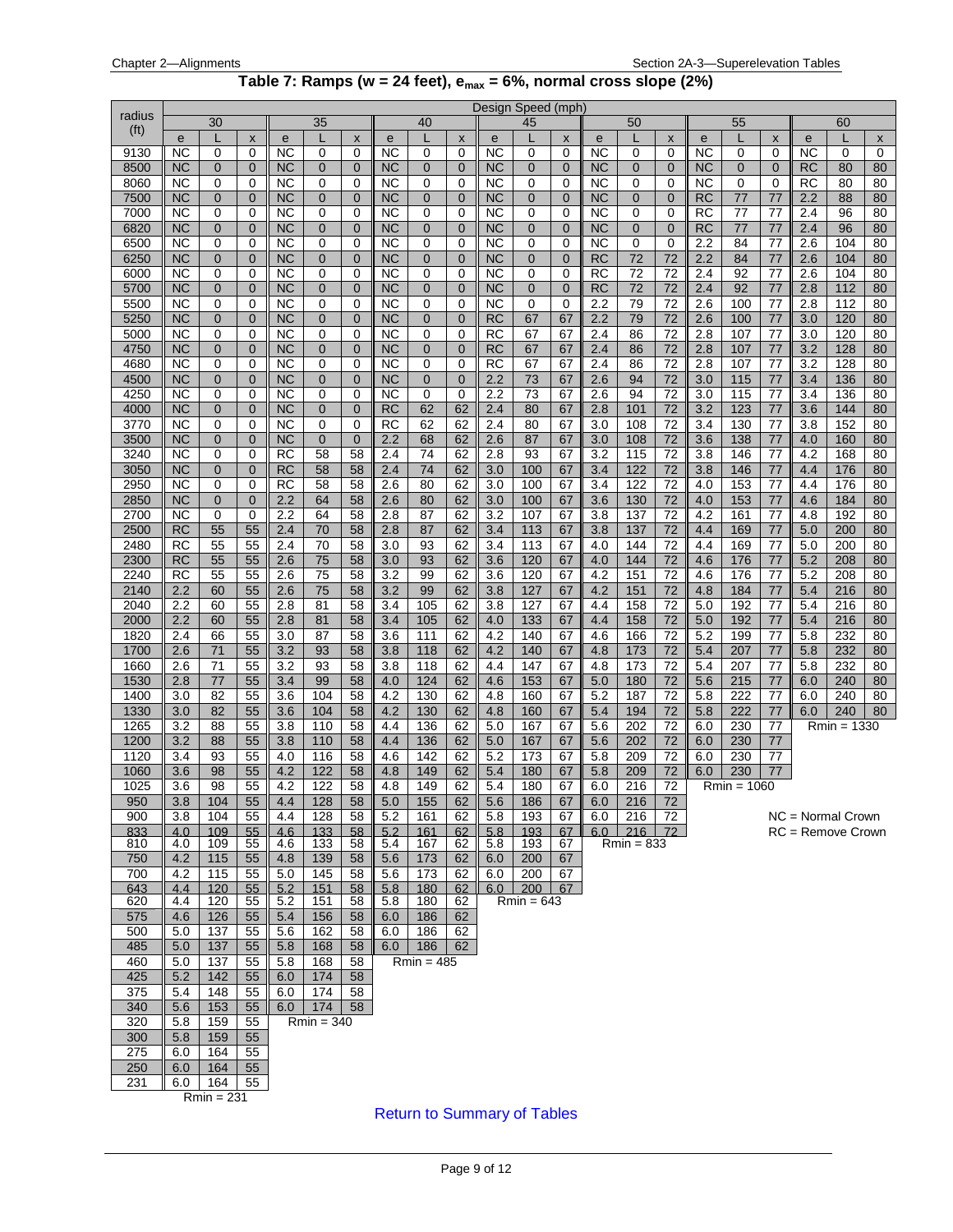<span id="page-9-0"></span>

|              |                        |                        |                        |                        |                        |                    |                        | Design Speed (mph)   |                |                                                | Table 8: Low Speed Roadways (w = 12 feet), $e_{max}$ = 8%, normal cross slope (2%) |                    |            |              |          |
|--------------|------------------------|------------------------|------------------------|------------------------|------------------------|--------------------|------------------------|----------------------|----------------|------------------------------------------------|------------------------------------------------------------------------------------|--------------------|------------|--------------|----------|
| radius (ft)  |                        | 25                     |                        |                        | 30                     |                    |                        | 35                   |                |                                                | 40                                                                                 |                    |            | 45           |          |
|              | ${\bf e}$              | L                      | $\pmb{\mathsf{x}}$     | ${\bf e}$              |                        | $\pmb{\mathsf{x}}$ | ${\bf e}$              |                      | X              | $\mathbf{e}% _{t}\left( \mathbf{1}_{t}\right)$ | L                                                                                  | $\pmb{\mathsf{x}}$ | e          | L            | X        |
| 5500         | <b>NC</b>              | 0                      | $\pmb{0}$              | <b>NC</b>              | 0                      | 0                  | <b>NC</b>              | 0                    | 0              | <b>NC</b>                                      | 0                                                                                  | 0                  | <b>NC</b>  | 0            | 0        |
| 5250         | <b>NC</b>              | $\pmb{0}$              | $\pmb{0}$              | <b>NC</b>              | $\pmb{0}$              | $\pmb{0}$          | <b>NC</b>              | $\mathbf{0}$         | $\pmb{0}$      | <b>NC</b>                                      | $\pmb{0}$                                                                          | $\pmb{0}$          | RC         | 44           | 44       |
| 4930         | <b>NC</b>              | $\pmb{0}$              | $\pmb{0}$              | <b>NC</b>              | $\mathbf 0$            | 0                  | <b>NC</b>              | $\mathbf 0$          | 0              | <b>NC</b>                                      | 0                                                                                  | 0                  | RC         | 44           | 44       |
| 4750         | <b>NC</b><br><b>NC</b> | $\pmb{0}$              | $\pmb{0}$              | <b>NC</b><br><b>NC</b> | $\pmb{0}$              | $\pmb{0}$          | <b>NC</b>              | $\pmb{0}$            | $\pmb{0}$      | <b>NC</b>                                      | $\pmb{0}$                                                                          | $\pmb{0}$          | 2.2        | 49<br>49     | 44<br>44 |
| 4600<br>4500 | <b>NC</b>              | $\pmb{0}$<br>$\pmb{0}$ | $\pmb{0}$<br>$\pmb{0}$ | <b>NC</b>              | $\pmb{0}$<br>$\pmb{0}$ | 0<br>$\pmb{0}$     | <b>NC</b><br><b>NC</b> | $\bf 0$<br>$\pmb{0}$ | 0<br>$\pmb{0}$ | <b>NC</b><br><b>NC</b>                         | 0<br>$\pmb{0}$                                                                     | 0<br>$\pmb{0}$     | 2.2<br>2.2 | 49           | 44       |
| 4300         | <b>NC</b>              | $\mathbf 0$            | $\pmb{0}$              | <b>NC</b>              | $\pmb{0}$              | $\pmb{0}$          | <b>NC</b>              | $\mathbf 0$          | $\mathbf 0$    | RC                                             | 41                                                                                 | 41                 | 2.4        | 53           | 44       |
| 4200         | <b>NC</b>              | $\pmb{0}$              | $\pmb{0}$              | <b>NC</b>              | $\pmb{0}$              | $\pmb{0}$          | <b>NC</b>              | $\mathbf 0$          | $\pmb{0}$      | <b>RC</b>                                      | 41                                                                                 | 41                 | 2.4        | 53           | 44       |
| 4000         | <b>NC</b>              | $\pmb{0}$              | $\pmb{0}$              | <b>NC</b>              | 0                      | 0                  | <b>NC</b>              | 0                    | 0              | RC                                             | 41                                                                                 | 41                 | 2.6        | 58           | 44       |
| 3970         | NC                     | $\pmb{0}$              | $\pmb{0}$              | NC                     | $\pmb{0}$              | $\pmb{0}$          | <b>NC</b>              | $\pmb{0}$            | $\pmb{0}$      | RC                                             | 41                                                                                 | 41                 | 2.6        | 58           | 44       |
| 3800         | <b>NC</b>              | $\pmb{0}$              | $\pmb{0}$              | <b>NC</b>              | $\pmb{0}$              | $\mathbf 0$        | <b>NC</b>              | $\pmb{0}$            | 0              | 2.2                                            | 45                                                                                 | 41                 | 2.6        | 58           | 44       |
| 3700         | NC                     | $\pmb{0}$              | $\pmb{0}$              | NC                     | $\mathbf 0$            | $\pmb{0}$          | <b>NC</b>              | $\pmb{0}$            | $\pmb{0}$      | 2.2                                            | 45                                                                                 | 41                 | 2.6        | 58           | 44       |
| 3600         | <b>NC</b>              | $\pmb{0}$              | $\pmb{0}$              | <b>NC</b>              | $\mathbf 0$            | 0                  | <b>NC</b>              | 0                    | 0              | 2.2                                            | 45                                                                                 | 41                 | 2.8        | 62           | 44       |
| 3500         | NC                     | $\pmb{0}$              | $\pmb{0}$              | NC                     | $\pmb{0}$              | $\pmb{0}$          | <b>NC</b>              | $\pmb{0}$            | $\pmb{0}$      | 2.4                                            | 50                                                                                 | 41                 | 2.8        | 62           | 44       |
| 3400         | <b>NC</b>              | $\mathsf 0$            | $\mathbf 0$            | <b>NC</b>              | 0                      | $\mathbf 0$        | <b>RC</b>              | 39                   | 39             | 2.4                                            | 50                                                                                 | 41                 | 2.8        | 62           | 44       |
| 3300         | <b>NC</b>              | $\pmb{0}$              | $\pmb{0}$              | <b>NC</b>              | $\pmb{0}$              | $\pmb{0}$          | <b>RC</b>              | 39                   | 39             | 2.4                                            | 50                                                                                 | 41                 | 3.0        | 67           | 44       |
| 3240         | <b>NC</b>              | $\pmb{0}$              | $\pmb{0}$              | <b>NC</b>              | $\pmb{0}$              | 0                  | <b>RC</b>              | 39                   | 39             | 2.4                                            | 50                                                                                 | 41                 | 3.0        | 67           | 44       |
| 3200         | NC                     | $\pmb{0}$              | $\pmb{0}$              | NC                     | $\pmb{0}$              | $\pmb{0}$          | RC                     | 39                   | 39             | 2.6                                            | 54                                                                                 | 41                 | 3.0        | 67           | 44       |
| 3120         | <b>NC</b>              | $\pmb{0}$              | $\pmb{0}$              | <b>NC</b>              | 0                      | 0                  | <b>RC</b>              | 39                   | 39             | 2.6                                            | 54                                                                                 | 41                 | 3.0        | 67           | 44       |
| 3000         | <b>NC</b>              | $\pmb{0}$              | $\mathbf 0$            | <b>NC</b>              | $\mathbf 0$            | $\pmb{0}$          | 2.2                    | 43                   | 39             | 2.6                                            | 54                                                                                 | 41                 | 3.2        | 71           | 44       |
| 2850         | <b>NC</b>              | $\pmb{0}$              | $\pmb{0}$              | <b>NC</b>              | $\mathbf 0$            | 0                  | 2.2                    | 43                   | 39             | 2.8                                            | 58                                                                                 | 41                 | 3.4        | 75           | 44       |
| 2800         | NC                     | $\pmb{0}$              | $\pmb{0}$              | NC                     | $\pmb{0}$              | $\pmb{0}$          | 2.2                    | 43                   | 39             | 2.8                                            | 58                                                                                 | 41                 | 3.4        | 75           | 44       |
| 2700         | <b>NC</b>              | $\pmb{0}$              | $\pmb{0}$              | <b>NC</b>              | $\pmb{0}$              | 0                  | 2.4                    | 46                   | 39             | 3.0                                            | 62                                                                                 | 41                 | 3.4        | 75           | 44       |
| 2670         | <b>NC</b>              | $\pmb{0}$              | $\pmb{0}$              | <b>NC</b>              | $\pmb{0}$              | $\pmb{0}$          | 2.4                    | 46<br>46             | 39             | 3.0                                            | 62                                                                                 | 41<br>41           | 3.6        | 80           | 44<br>44 |
| 2600<br>2500 | <b>NC</b><br><b>NC</b> | 0<br>$\pmb{0}$         | 0<br>$\pmb{0}$         | RC<br><b>RC</b>        | 36<br>36               | 36<br>36           | 2.4<br>2.6             | 50                   | 39<br>39       | 3.0<br>3.2                                     | 62<br>66                                                                           | 41                 | 3.6<br>3.8 | 80<br>84     | 44       |
| 2480         | <b>NC</b>              | $\pmb{0}$              | $\pmb{0}$              | RC                     | 36                     | 36                 | 2.6                    | 50                   | 39             | 3.2                                            | 66                                                                                 | 41                 | 3.8        | 84           | 44       |
| 2400         | <b>NC</b>              | $\pmb{0}$              | $\pmb{0}$              | <b>RC</b>              | 36                     | 36                 | 2.6                    | 50                   | 39             | 3.2                                            | 66                                                                                 | 41                 | 3.8        | 84           | 44       |
| 2370         | <b>NC</b>              | $\pmb{0}$              | $\pmb{0}$              | RC                     | 36                     | 36                 | 2.6                    | 50                   | 39             | 3.2                                            | 66                                                                                 | 41                 | 3.8        | 84           | 44       |
| 2210         | <b>NC</b>              | $\pmb{0}$              | $\pmb{0}$              | 2.2                    | 40                     | 36                 | 2.8                    | 54                   | 39             | 3.4                                            | 70                                                                                 | 41                 | 4.2        | 93           | 44       |
| 2200         | <b>NC</b>              | $\pmb{0}$              | $\pmb{0}$              | 2.2                    | 40                     | 36                 | 2.8                    | 54                   | 39             | 3.4                                            | 70                                                                                 | 41                 | 4.2        | 93           | 44       |
| 2140         | <b>NC</b>              | $\pmb{0}$              | $\pmb{0}$              | 2.2                    | 40                     | 36                 | 2.8                    | 54                   | 39             | 3.6                                            | 74                                                                                 | 41                 | 4.2        | 93           | 44       |
| 2100         | <b>NC</b>              | $\pmb{0}$              | $\pmb{0}$              | 2.4                    | 44                     | 36                 | 3.0                    | 58                   | 39             | 3.6                                            | 74                                                                                 | 41                 | 4.2        | 93           | 44       |
| 2000         | <b>NC</b>              | $\mathbf 0$            | $\pmb{0}$              | 2.4                    | 44                     | 36                 | 3.0                    | 58                   | 39             | 3.8                                            | 78                                                                                 | 41                 | 4.4        | 98           | 44       |
| 1900         | <b>RC</b>              | 34                     | 34                     | 2.6                    | 47                     | 36                 | 3.2                    | 62                   | 39             | 3.8                                            | 78                                                                                 | 41                 | 4.6        | 102          | 44       |
| 1820         | <b>RC</b>              | 34                     | 34                     | 2.6                    | 47                     | 36                 | 3.2                    | 62                   | 39             | 4.0                                            | 83                                                                                 | 41                 | 4.8        | 107          | 44       |
| 1810         | RC                     | 34                     | 34                     | 2.6                    | 47                     | 36                 | 3.2                    | 62                   | 39             | 4.0                                            | 83                                                                                 | 41                 | 4.8        | 107          | 44       |
| 1720         | <b>RC</b>              | 34                     | 34                     | 2.8                    | 51                     | 36                 | 3.4                    | 66                   | 39             | 4.2                                            | 87                                                                                 | 41                 | 5.0        | 111          | 44       |
| 1600         | 2.2                    | 38                     | 34                     | 3.0                    | 55                     | 36                 | 3.6                    | 70                   | 39             | 4.4                                            | 91                                                                                 | 41                 | 5.2        | 115          | 44       |
| 1530         | 2.4                    | 41                     | 34                     | 3.0                    | 55                     | 36                 | 3.8                    | 73                   | 39             | 4.6                                            | 95                                                                                 | 41                 | 5.4        | 120          | 44       |
| 1480         | 2.4                    | 41                     | 34                     | 3.0                    | 55                     | 36                 | 3.8                    | 73                   | 39             | 4.6                                            | 95                                                                                 | 41                 | 5.4        | 120          | 44       |
| 1450         | 2.4                    | 41<br>41               | 34                     | 3.2                    | 58                     | 36                 | 4.0                    | 77<br>77             | 39             | 4.8                                            | 99                                                                                 | 41<br>41           | 5.6        | 124          | 44<br>44 |
| 1400<br>1300 | 2.4<br>2.6             | 45                     | 34<br>34               | 3.2<br>3.4             | 58<br>62               | 36<br>36           | 4.0<br>4.2             | 81                   | 39<br>39       | 4.8<br>5.2                                     | 99<br>107                                                                          | 41                 | 5.6<br>6.0 | 124<br>133   | 44       |
| 1265         | 2.8                    | 48                     | 34                     | 3.6                    | 66                     | 36                 | 4.4                    | 85                   | 39             | 5.2                                            | 107                                                                                | 41                 | 6.0        | 133          | 44       |
| 1200         | 2.8                    | 48                     | 34                     | 3.6                    | 66                     | 36                 | 4.6                    | 89                   | 39             | 5.4                                            | 111                                                                                | 41                 | 6.2        | 138          | 44       |
| 1190         | 2.8                    | 48                     | 34                     | 3.6                    | 66                     | 36                 | 4.6                    | 89                   | 39             | 5.4                                            | 111                                                                                | 41                 | 6.2        | 138          | 44       |
| 1100         | 3.0                    | 51                     | 34                     | 3.8                    | 69                     | 36                 | 4.8                    | 93                   | 39             | 5.6                                            | 116                                                                                | 41                 | 6.6        | 147          | 44       |
| 1050         | 3.2                    | 55                     | 34                     | 4.0                    | 73                     | 36                 | 5.0                    | 97                   | 39             | 5.8                                            | 120                                                                                | 41                 | 6.8        | 151          | 44       |
| 1025         | 3.2                    | 55                     | 34                     | 4.0                    | 73                     | 36                 | 5.0                    | 97                   | 39             | 6.0                                            | 124                                                                                | 41                 | 6.8        | 151          | 44       |
| 1000         | 3.2                    | 55                     | 34                     | 4.2                    | 77                     | 36                 | 5.0                    | 97                   | 39             | 6.0                                            | 124                                                                                | 41                 | 6.8        | 151          | 44       |
| 960          | 3.4                    | 58                     | 34                     | 4.2                    | 77                     | 36                 | 5.2                    | 100                  | 39             | 6.2                                            | 128                                                                                | 41                 | 7.0        | 155          | 44       |
| 900          | 3.6                    | 62                     | 34                     | 4.4                    | 80                     | 36                 | 5.4                    | 104                  | 39             | 6.4                                            | 132                                                                                | 41                 | 7.2        | 160          | 44       |
| 850          | 3.6                    | 62                     | 34                     | 4.6                    | 84                     | 36                 | 5.6                    | 108                  | 39             | 6.6                                            | 136                                                                                | 41                 | 7.4        | 164          | 44       |
| 810          | 3.8                    | 65                     | 34                     | 4.8                    | 88                     | 36                 | 5.8                    | 112                  | 39             | 6.8                                            | 140                                                                                | 41                 | 7.6        | 169          | 44       |
| 758          | 4.0                    | 69                     | 34                     | 5.0                    | 91                     | 36                 | 6.0                    | 116                  | 39             | 7.0                                            | 144                                                                                | 41                 | 7.8        | 173          | 44       |
| 676          | 4.4                    | 76                     | 34                     | 5.4                    | 98                     | 36                 | 6.2                    | 120                  | 39             | 7.2                                            | 149                                                                                | 41                 | 8.0        | 178          | 44       |
| 650          | 4.4                    | 76<br>79               | 34                     | 5.4                    | 98                     | 36                 | 6.4                    | 124                  | 39             | 7.4<br>7.6                                     | 153                                                                                | 41<br>41           | 8.0        | 178          | 44       |
| 620<br>587   | 4.6<br>4.8             | 82                     | 34<br>34               | 5.6<br>5.6             | 102<br>102             | 36<br>36           | 6.6<br>6.8             | 128<br>131           | 39<br>39       | 7.6                                            | 157<br>157                                                                         | 41                 | 8.0<br>8.0 | 178<br>178   | 44<br>44 |
| 575          | 4.8                    | 82                     | 34                     | 5.8                    | 106                    | 36                 | 6.8                    | 131                  | 39             | 7.8                                            | 161                                                                                | 41                 |            | $Rmin = 587$ |          |
| 525          | 5.0                    | 86                     | 34                     | 6.0                    | 109                    | 36                 | 7.0                    | 135                  | 39             | 8.0                                            | 165                                                                                | 41                 |            |              |          |
| 500          | 5.2                    | 89                     | 34                     | 6.2                    | 113                    | 36                 | 7.2                    | 139                  | 39             | 8.0                                            | 165                                                                                | 41                 |            |              |          |
| 460          | 5.4                    | 93                     | 34                     | 6.4                    | 117                    | 36                 | 7.4                    | 143                  | 39             | 8.0                                            | 165                                                                                | 41                 |            |              |          |
| 444          | 5.4                    | 93                     | 34                     | 6.4                    | 117                    | 36                 | 7.6                    | 147                  | 39             | 8.0                                            | 165                                                                                | 41                 |            |              |          |
| 425          | 5.4                    | 93                     | 34                     | 6.6                    | 120                    | 36                 | 7.6                    | 147                  | 39             |                                                | $R_{min} = 444$                                                                    |                    |            |              |          |
| 400          | 5.6                    | 96                     | 34                     | 6.8                    | 124                    | 36                 | 7.8                    | 151                  | 39             |                                                |                                                                                    |                    |            |              |          |
| 375          | 5.8                    | 100                    | 34                     | 7.0                    | 128                    | 36                 | 8.0                    | 155                  | 39             |                                                |                                                                                    |                    |            |              |          |
| 350          | 6.0                    | 103                    | 34                     | 7.2                    | 131                    | 36                 | 8.0                    | 155                  | 39             |                                                |                                                                                    |                    |            |              |          |
| 320          | 6.2                    | 106                    | 34                     | 7.4                    | 135                    | 36                 | 8.0                    | 155                  | 39             |                                                |                                                                                    |                    |            |              |          |
| 314          | 6.2                    | 106                    | 34                     | 7.4                    | 135                    | 36                 | 8.0                    | 155                  | 39             |                                                |                                                                                    |                    |            |              |          |
| 300          | 6.4                    | 110                    | 34                     | 7.6                    | 139                    | 36                 |                        | $R_{min} = 314$      |                |                                                |                                                                                    |                    |            |              |          |
| 275          | 6.6                    | 113                    | 34                     | 7.8                    | 142                    | 36                 |                        |                      |                |                                                |                                                                                    |                    |            |              |          |
| 260          | 6.8                    | 117                    | 34                     | 8.0                    | 146                    | 36                 |                        |                      |                |                                                |                                                                                    |                    |            |              |          |
| 250          | 7.0                    | 120                    | 34                     | 8.0                    | 146                    | 36                 |                        |                      |                |                                                |                                                                                    |                    |            |              |          |
| 225          | 7.2                    | 124                    | 34                     | 8.0                    | 146                    | 36                 |                        |                      |                |                                                |                                                                                    |                    |            |              |          |
| 214          | 7.4                    | 127                    | 34                     | 8.0                    | 146                    | 36                 |                        |                      |                |                                                |                                                                                    |                    |            |              |          |
| 200          | 7.4                    | 127                    | 34                     |                        | $R_{min} = 214$        |                    |                        |                      |                |                                                |                                                                                    |                    |            |              |          |
| 185          | 7.6<br>7.8             | 130<br>134             | 34<br>34               |                        |                        |                    |                        |                      |                |                                                |                                                                                    |                    |            |              |          |
| 175          |                        |                        |                        |                        |                        |                    |                        |                      |                |                                                |                                                                                    |                    |            |              |          |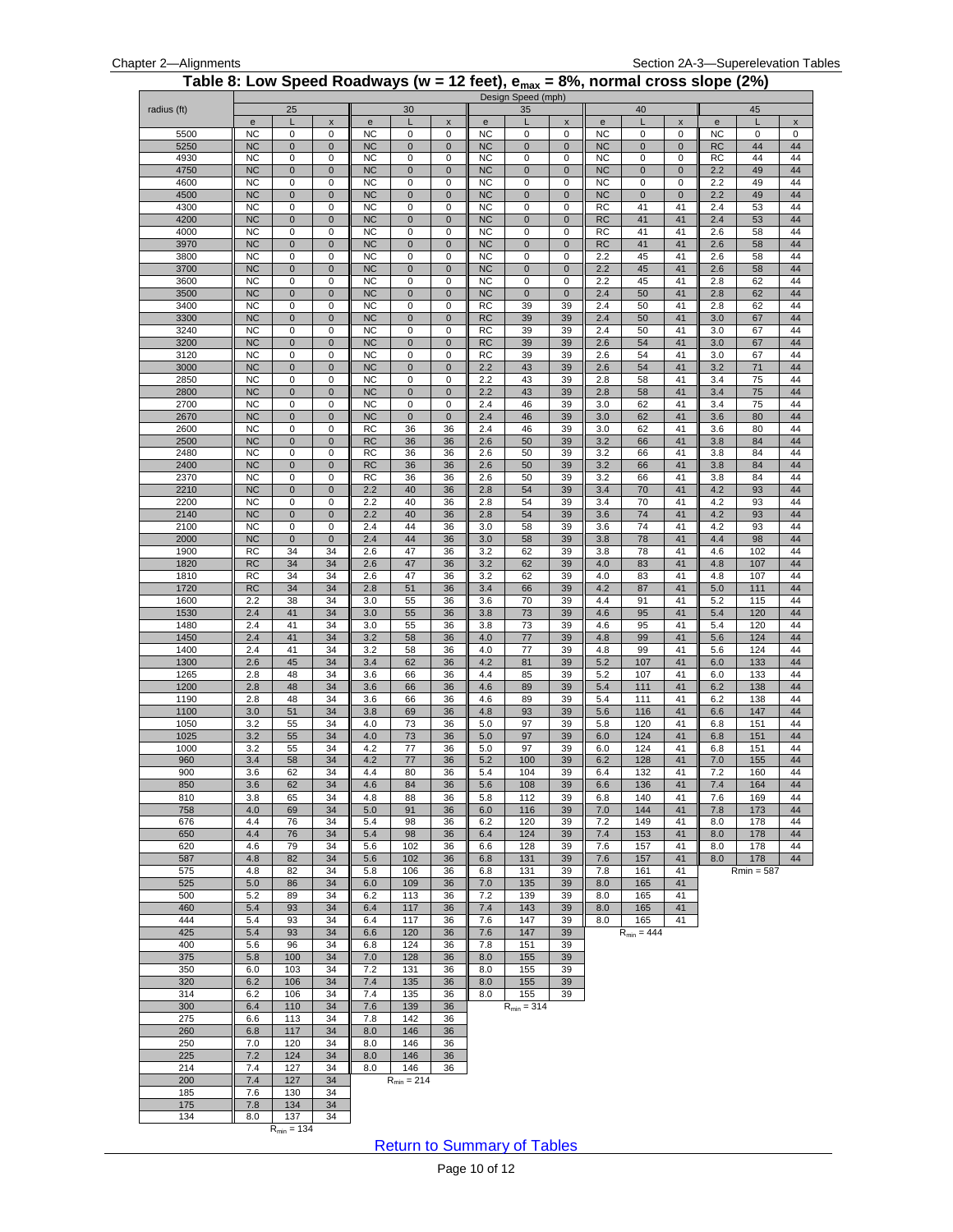#### **Table 9: High Speed Roadways (w = 12 feet), emax = 8%, normal cross slope (2%)**

<span id="page-10-0"></span>

| radius (ft)    |                        | 50                     | X                           |                        | 55               | X                          |                        | 60               | $\pmb{\mathsf{x}}$     |                          | 65               | $\pmb{\mathsf{x}}$         |                        | 70                      |                     |                        | 75<br>L          | $\pmb{\mathsf{x}}$ |
|----------------|------------------------|------------------------|-----------------------------|------------------------|------------------|----------------------------|------------------------|------------------|------------------------|--------------------------|------------------|----------------------------|------------------------|-------------------------|---------------------|------------------------|------------------|--------------------|
| 14100          | e<br><b>NC</b>         | 0                      | 0                           | e<br><b>NC</b>         | 0                | 0                          | ${\bf e}$<br><b>NC</b> | 0                | 0                      | $\mathbf e$<br><b>NC</b> | 0                | 0                          | ${\bf e}$<br><b>NC</b> | 0                       | $\pmb{\times}$<br>0 | ${\bf e}$<br><b>NC</b> | 0                | 0                  |
| 13300          | <b>NC</b>              | $\mathbf 0$            | $\mathbf 0$                 | <b>NC</b>              | $\mathbf 0$      | $\mathbf 0$                | <b>NC</b>              | $\mathbf 0$      | $\mathbf 0$            | <b>NC</b>                | $\mathbf{0}$     | $\mathbf 0$                | <b>NC</b>              | $\mathbf 0$             | $\pmb{0}$           | <b>NC</b>              | $\mathbf 0$      | $\mathbf 0$        |
| 12000          | <b>NC</b>              | 0                      | 0                           | <b>NC</b>              | 0                | 0                          | NC                     | 0                | $\mathbf 0$            | <b>NC</b>                | 0                | 0                          | NC                     | 0                       | 0                   | RC                     | 63               | 63                 |
| 11000<br>10700 | <b>NC</b><br><b>NC</b> | $\pmb{0}$<br>0         | $\mathbf 0$<br>0            | <b>NC</b><br><b>NC</b> | $\mathbf 0$<br>0 | $\mathbf 0$<br>$\mathsf 0$ | <b>NC</b><br><b>NC</b> | $\mathbf 0$<br>0 | $\pmb{0}$<br>$\pmb{0}$ | <b>NC</b><br><b>NC</b>   | $\mathbf 0$<br>0 | $\mathbf 0$<br>$\mathbf 0$ | <b>RC</b><br><b>RC</b> | 60<br>60                | 60<br>60            | 2.2<br>2.4             | 69<br>76         | 63<br>63           |
| 9515           | <b>NC</b>              | $\mathbf 0$            | $\mathbf{0}$                | <b>NC</b>              | $\mathbf{0}$     | $\mathbf 0$                | <b>NC</b>              | $\mathbf 0$      | $\mathbf 0$            | <b>RC</b>                | 56               | 56                         | 2.4                    | 72                      | 60                  | 2.6                    | 82               | 63                 |
| 9000           | <b>NC</b>              | 0                      | $\mathbf 0$                 | <b>NC</b>              | 0                | 0                          | RC                     | 53               | 53                     | 2.2                      | 62               | 56                         | 2.4                    | 72                      | 60                  | 2.8                    | 88               | 63                 |
| 8440           | <b>NC</b>              | $\pmb{0}$              | $\mathbf 0$                 | <b>NC</b>              | $\mathbf 0$      | $\mathbf 0$                | <b>RC</b>              | 53               | 53                     | 2.4                      | 67               | 56                         | 2.6                    | 78                      | 60                  | 2.8                    | 88               | 63                 |
| 8000           | <b>NC</b>              | 0                      | 0                           | <b>NC</b>              | 0                | 0                          | 2.2                    | 59               | 53                     | 2.4                      | 67               | 56                         | 2.8                    | 84                      | 60                  | 3.0                    | 95               | 63                 |
| 7500<br>7150   | <b>NC</b><br><b>NC</b> | $\pmb{0}$<br>0         | $\mathbf{0}$<br>$\mathbf 0$ | RC<br>RC               | 51<br>51         | 51<br>51                   | 2.4<br>2.4             | 64<br>64         | 53<br>53               | 2.6<br>2.8               | 73<br>78         | 56<br>56                   | 2.8<br>3.0             | 84<br>90                | 60<br>60            | 3.2<br>3.4             | 101<br>107       | 63<br>63           |
| 6800           | <b>NC</b>              | $\pmb{0}$              | $\mathbf 0$                 | 2.2                    | 56               | 51                         | 2.6                    | 69               | 53                     | 2.8                      | 78               | 56                         | 3.2                    | 96                      | 60                  | 3.4                    | 107              | 63                 |
| 6500           | <b>RC</b>              | 48                     | 48                          | 2.2                    | 56               | 51                         | 2.6                    | 69               | 53                     | 3.0                      | 84               | 56                         | 3.2                    | 96                      | 60                  | 3.6                    | 114              | 63                 |
| 6250           | <b>RC</b>              | 48                     | 48                          | 2.4                    | 61               | 51                         | 2.8                    | 75               | 53                     | 3.0                      | 84               | 56                         | 3.4                    | 102                     | 60                  | 3.8                    | 120              | 63                 |
| 5990<br>5750   | <b>RC</b><br>2.2       | 48<br>53               | 48<br>48                    | 2.4<br>2.6             | 61<br>66         | 51<br>51                   | 2.8<br>3.0             | 75<br>80         | 53<br>53               | 3.2<br>3.2               | 89<br>89         | 56<br>56                   | 3.6<br>3.6             | 108<br>108              | 60<br>60            | 4.0<br>4.0             | 126<br>126       | 63<br>63           |
| 5500           | 2.2                    | 53                     | 48                          | 2.6                    | 66               | 51                         | 3.0                    | 80               | 53                     | 3.4                      | 95               | 56                         | 3.8                    | 114                     | 60                  | 4.2                    | 133              | 63                 |
| 5250           | 2.4                    | 58                     | 48                          | 2.8                    | 72               | 51                         | 3.2                    | 85               | 53                     | 3.6                      | 101              | 56                         | 4.0                    | 120                     | 60                  | 4.4                    | 139              | 63                 |
| 4930           | 2.4                    | 58                     | 48                          | 3.0                    | 77               | 51                         | 3.4                    | 91               | 53                     | 3.8                      | 106              | 56                         | 4.2                    | 126                     | 60                  | 4.6                    | 145              | 63                 |
| 4750           | 2.6                    | 62                     | 48                          | 3.0                    | 77               | 51                         | 3.4                    | 91               | 53                     | 3.8                      | 106              | 56                         | 4.4                    | 132                     | 60                  | 4.8                    | 151              | 63                 |
| 4600<br>4500   | 2.6<br>2.6             | 62<br>62               | 48<br>48                    | 3.0<br>3.2             | 77<br>82         | 51<br>51                   | 3.6<br>3.6             | 96<br>96         | 53<br>53               | 4.0<br>4.0               | 112<br>112       | 56<br>56                   | 4.4<br>4.6             | 132<br>138              | 60<br>60            | 5.0<br>5.0             | 158<br>158       | 63<br>63           |
| 4300           | 2.8                    | 67                     | 48                          | 3.2                    | 82               | 51                         | 3.8                    | 101              | 53                     | 4.2                      | 117              | 56                         | 4.8                    | 144                     | 60                  | 5.2                    | 164              | 63                 |
| 4200           | 2.8                    | 67                     | 48                          | 3.4                    | 87               | 51                         | 3.8                    | 101              | 53                     | 4.2                      | 117              | 56                         | 4.8                    | 144                     | 60                  | 5.4                    | 170              | 63                 |
| 4000           | 3.0                    | 72                     | 48                          | 3.4                    | 87               | 51                         | 4.0                    | 107              | 53                     | 4.4                      | 123              | 56                         | 5.0                    | 150                     | 60                  | 5.6                    | 177              | 63                 |
| 3970<br>3800   | 3.0<br>3.2             | 72                     | 48                          | 3.4                    | 87<br>92         | 51<br>51                   | 4.0<br>4.2             | 107              | 53                     | 4.6                      | 129              | 56<br>56                   | 5.0                    | 150                     | 60                  | 5.6                    | 177              | 63                 |
| 3700           | 3.2                    | 77<br>77               | 48<br>48                    | 3.6<br>3.8             | 97               | 51                         | 4.2                    | 112<br>112       | 53<br>53               | 4.6<br>4.8               | 129<br>134       | 56                         | 5.2<br>5.4             | 156<br>162              | 60<br>60            | 5.8<br>6.0             | 183<br>189       | 63<br>63           |
| 3600           | 3.2                    | 77                     | 48                          | 3.8                    | 97               | 51                         | 4.4                    | 117              | 53                     | 4.8                      | 134              | 56                         | 5.4                    | 162                     | 60                  | 6.2                    | 196              | 63                 |
| 3500           | 3.4                    | 82                     | 48                          | 3.8                    | 97               | 51                         | 4.4                    | 117              | 53                     | 5.0                      | 140              | 56                         | 5.6                    | 168                     | 60                  | 6.2                    | 196              | 63                 |
| 3400           | 3.4                    | 82                     | 48                          | 4.0                    | 102              | 51                         | 4.6                    | 123              | 53                     | 5.2                      | 145              | 56                         | 5.8                    | 174                     | 60                  | 6.4                    | 202              | 63                 |
| 3300<br>3240   | 3.4<br>3.6             | 82<br>86               | 48<br>48                    | 4.0<br>4.2             | 102<br>107       | 51<br>51                   | 4.6<br>4.8             | 123<br>128       | 53<br>53               | 5.2<br>5.4               | 145<br>151       | 56<br>56                   | 5.8<br>6.0             | 174<br>180              | 60<br>60            | 6.6<br>6.6             | 208<br>208       | 63<br>63           |
| 3200           | 3.6                    | 86                     | 48                          | 4.2                    | 107              | 51                         | 4.8                    | 128              | 53                     | 5.4                      | 151              | 56                         | 6.0                    | 180                     | 60                  | 6.8                    | 215              | 63                 |
| 3120           | 3.6                    | 86                     | 48                          | 4.2                    | 107              | 51                         | 4.8                    | 128              | 53                     | 5.4                      | 151              | 56                         | 6.2                    | 186                     | 60                  | 7.0                    | 221              | 63                 |
| 3000           | 3.8                    | 91                     | 48                          | 4.4                    | 112              | 51                         | 5.0                    | 133              | 53                     | 5.6                      | 157              | 56                         | 6.4                    | 192                     | 60                  | 7.2                    | 227              | 63                 |
| 2850           | 4.0                    | 96                     | 48                          | 4.6                    | 118              | 51                         | 5.2                    | 139              | 53                     | 5.8                      | 162              | 56                         | 6.6                    | 198                     | 60                  | 7.4                    | 234              | 63                 |
| 2800           | 4.0                    | 96                     | 48                          | 4.6                    | 118              | 51                         | 5.4                    | 144              | 53                     | 6.0                      | 168              | 56                         | 6.6                    | 198                     | 60                  | 7.4                    | 234              | 63                 |
| 2700<br>2670   | 4.2<br>4.2             | 101<br>101             | 48<br>48                    | 4.8<br>4.8             | 123<br>123       | 51<br>51                   | 5.4<br>5.6             | 144<br>149       | 53<br>53               | 6.2<br>6.2               | 173<br>173       | 56<br>56                   | 6.8<br>7.0             | 204<br>210              | 60<br>60            | 7.6<br>7.6             | 240<br>240       | 63<br>63           |
| 2600           | 4.2                    | 101                    | 48                          | 5.0                    | 128              | 51                         | 5.6                    | 149              | 53                     | 6.2                      | 173              | 56                         | 7.0                    | 210                     | 60                  | 7.8                    | 246              | 63                 |
| 2500           | 4.4                    | 106                    | 48                          | 5.0                    | 128              | 51                         | 5.8                    | 155              | 53                     | 6.4                      | 179              | 56                         | 7.2                    | 216                     | 60                  | 7.8                    | 246              | 63                 |
| 2480           | 4.4                    | 106                    | 48                          | 5.0                    | 128              | 51                         | 5.8                    | 155              | 53                     | 6.6                      | 185              | 56                         | 7.2                    | 216                     | 60                  | 8.0                    | 252              | 63                 |
| 2400           | 4.6                    | 110                    | 48                          | 5.2                    | 133              | 51                         | 6.0                    | 160              | 53                     | 6.6                      | 185              | 56                         | 7.4                    | 222                     | 60                  | 8.0                    | 252              | 63                 |
| 2370<br>2210   | 4.6<br>4.8             | 110<br>115             | 48<br>48                    | 5.2<br>5.6             | 133<br>143       | 51<br>51                   | 6.0<br>6.4             | 160<br>170       | 53<br>53               | 6.8<br>7.0               | 190<br>196       | 56<br>56                   | 7.4<br>7.8             | 222<br>234              | 60<br>60            | 8.0<br>8.0             | 252<br>252       | 63<br>63           |
| 2200           | 4.8                    | 115                    | 48                          | 5.6                    | 143              | 51                         | 6.4                    | 170              | 53                     | 7.0                      | 196              | 56                         | 7.8                    | 234                     | 60                  |                        | $R_{min} = 2210$ |                    |
| 2140           | 5.0                    | 120                    | 48                          | 5.6                    | 143              | 51                         | 6.4                    | 170              | 53                     | 7.2                      | 201              | 56                         | 7.8                    | 234                     | 60                  |                        |                  |                    |
| 2100           | 5.0                    | 120                    | 48                          | 5.8                    | 148              | 51                         | 6.6                    | 176              | 53                     | 7.2                      | 201              | 56                         | 7.8                    | 234                     | 60                  |                        |                  |                    |
| 2000           | 5.2                    | 125                    | 48                          | 6.0                    | 153              | 51                         | 6.8                    | 181              | 53                     | 7.4                      | 207              | 56                         | 8.0                    | 240                     | 60                  |                        |                  |                    |
| 1900<br>1820   | 5.4<br>5.6             | 130<br>134             | 48<br>48                    | 6.2<br>6.4             | 158<br>164       | 51<br>51                   | 7.0<br>7.0             | 186<br>186       | 53<br>53               | 7.6<br>7.8               | 212<br>218       | 56<br>56                   | 8.0<br>8.0             | 240<br>240              | 60<br>60            |                        |                  |                    |
|                |                        |                        |                             |                        |                  |                            |                        |                  |                        |                          |                  |                            |                        |                         |                     |                        |                  |                    |
| 1810<br>1720   | 5.6<br>5.8             | 134<br>139             | 48<br>48                    | 6.4<br>6.6             | 164<br>169       | 51<br>51                   | 7.2<br>7.4             | 192<br>197       | 53<br>53               | 7.8<br>8.0               | 218<br>224       | 56<br>56                   | 8.0                    | 240<br>$R_{min} = 1810$ | 60                  |                        |                  |                    |
| 1600           | 6.0                    | 144                    | 48                          | 6.8                    | 174              | 51                         | 7.6                    | 202              | 53                     | 8.0                      | 224              | 56                         |                        |                         |                     |                        |                  |                    |
| 1530           | 6.2                    | 149                    | 48                          | 7.0                    | 179              | 51                         | 7.6                    | 202              | 53                     | 8.0                      | 224              | 56                         |                        |                         |                     |                        |                  |                    |
| 1480           | 6.2                    | 149                    | 48                          | 7.2                    | 184              | 51                         | 7.8                    | 208              | 53                     | 8.0                      | 224              | 56                         |                        |                         |                     |                        |                  |                    |
| 1450           | 6.4                    | 154                    | 48                          | 7.2                    | 184              | 51                         | 7.8                    | 208              | 53                     |                          | $R_{min} = 1480$ |                            |                        |                         |                     |                        |                  |                    |
| 1400<br>1300   | 6.6<br>6.8             | 158<br>163             | 48<br>48                    | 7.4<br>7.6             | 189<br>194       | 51<br>51                   | 8.0<br>8.0             | 213<br>213       | 53<br>53               |                          |                  |                            |                        |                         |                     |                        |                  |                    |
| 1265           | 6.8                    | 163                    | 48                          | 7.6                    | 194              | 51                         | 8.0                    | 213              | 53                     |                          |                  |                            |                        |                         |                     |                        |                  |                    |
| 1200           | 7.0                    | 168                    | 48                          | 7.8                    | 199              | 51                         | 8.0                    | 213              | 53                     |                          |                  |                            |                        |                         |                     |                        |                  |                    |
| 1190           | 7.0                    | 168                    | 48                          | 7.8                    | 199              | 51                         |                        | $R_{min} = 1200$ |                        |                          |                  |                            |                        |                         |                     |                        |                  |                    |
| 1100           | 7.4                    | 178                    | 48                          | 8.0                    | 204              | 51                         |                        |                  |                        |                          |                  |                            |                        |                         |                     |                        |                  |                    |
| 1050           | 7.6                    | 182                    | 48                          | 8.0                    | 204              | 51                         |                        |                  |                        |                          |                  |                            |                        |                         |                     |                        |                  |                    |
| 1025<br>1000   | 7.6<br>7.6             | 182<br>182             | 48<br>48                    | 8.0<br>8.0             | 204<br>204       | 51<br>51                   |                        |                  |                        |                          |                  |                            |                        |                         |                     |                        |                  |                    |
| 960            | 7.8                    | 187                    | 48                          | 8.0                    | 204              | 51                         |                        |                  |                        |                          |                  |                            |                        |                         |                     |                        |                  |                    |
| 900            | 8.0                    | 192                    | 48                          |                        | $R_{min} = 960$  |                            |                        |                  |                        |                          |                  |                            |                        |                         |                     |                        |                  |                    |
| 850            | 8.0                    | 192                    | 48                          |                        |                  |                            |                        |                  |                        |                          |                  |                            |                        |                         |                     |                        |                  |                    |
| 810            | 8.0                    | 192                    | 48                          |                        |                  |                            | NC = Normal Crown      |                  |                        |                          |                  |                            |                        |                         |                     |                        |                  |                    |
| 758            | 8.0                    | 192<br>$R_{min} = 758$ | 48                          |                        |                  |                            | RC = Remove Crown      |                  |                        |                          |                  |                            |                        |                         |                     |                        |                  |                    |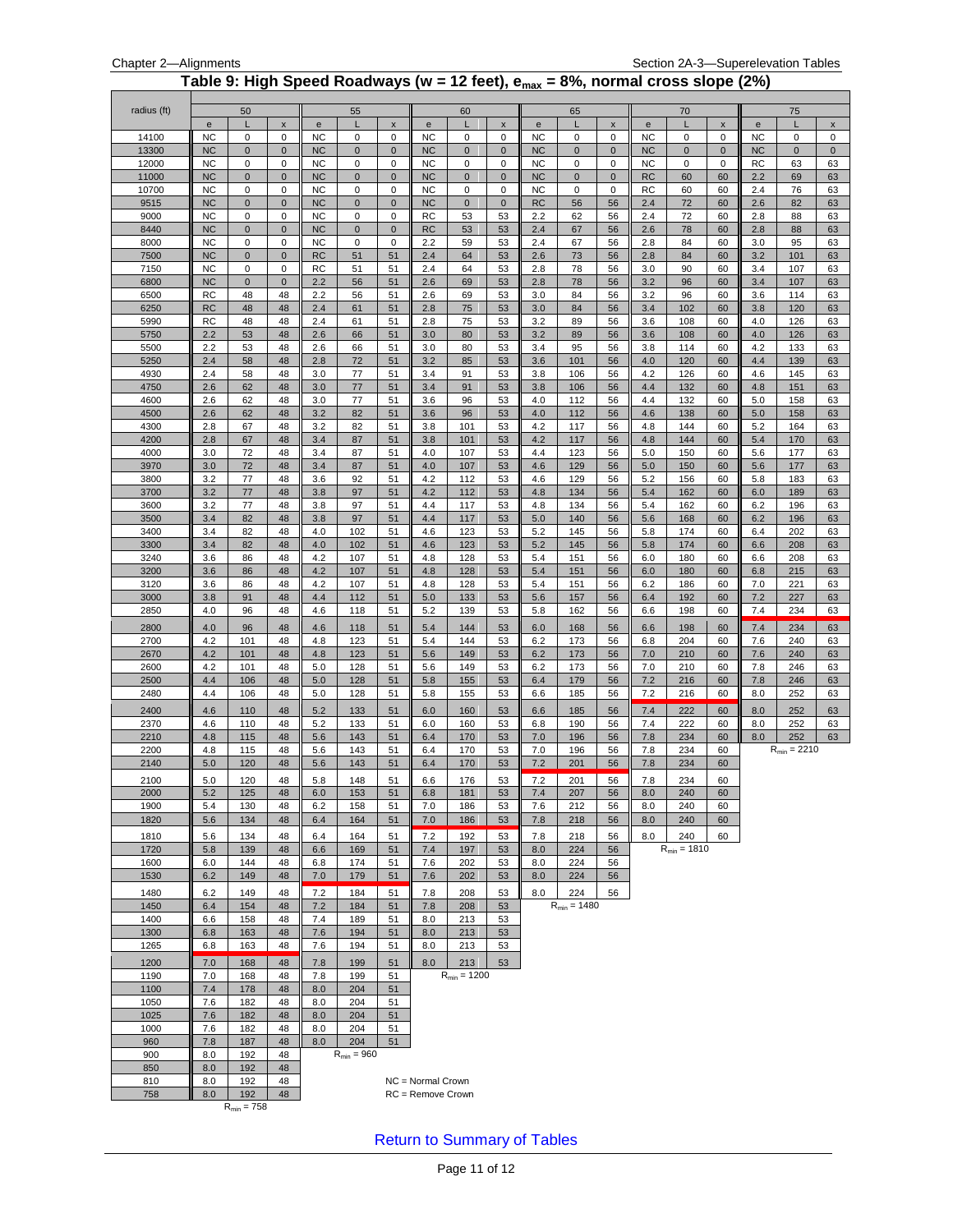<span id="page-11-0"></span>

|        |       |       | Design Speed |       |       |
|--------|-------|-------|--------------|-------|-------|
| е      | 25    | 30    | 35           | 40    | 45    |
| $\%$   | R(ft) | R(ft) | R(ft)        | R(ft) | R(ft) |
| $-2.0$ | 198   | 333   | 510          | 762   | 1039  |
| $-1.5$ | 194   | 324   | 495          | 736   | 1000  |
| 0.0    | 181   | 300   | 454          | 667   | 900   |
| 1.5    | 170   | 279   | 419          | 610   | 818   |
| 2.0    | 167   | 273   | 408          | 593   | 794   |
| 2.2    | 165   | 270   | 404          | 586   | 785   |
| 2.4    | 164   | 268   | 400          | 580   | 776   |
| 2.6    | 163   | 265   | 396          | 573   | 767   |
| 2.8    | 161   | 263   | 393          | 567   | 758   |
| 3.0    | 160   | 261   | 389          | 561   | 750   |
| 3.2    | 159   | 259   | 385          | 556   | 742   |
| 3.4    | 158   | 256   | 382          | 550   | 734   |
| 3.6    | 157   | 254   | 378          | 544   | 726   |
| 3.8    | 155   | 252   | 375          | 539   | 718   |
| 4.0    | 154   | 250   | 371          | 533   | 711   |

#### **Table 10: Minimum Radii for Low Speed Roadways**

**Note:** Superelevation may be optional on low speed urban roadways.

Transition design from a normal crown roadway to a superelevated roadway for low speed roadways, using Method 2 distribution for side friction and superelevation, is the same as high speed roadways. Refer to Section 2A-2 for distribution details.